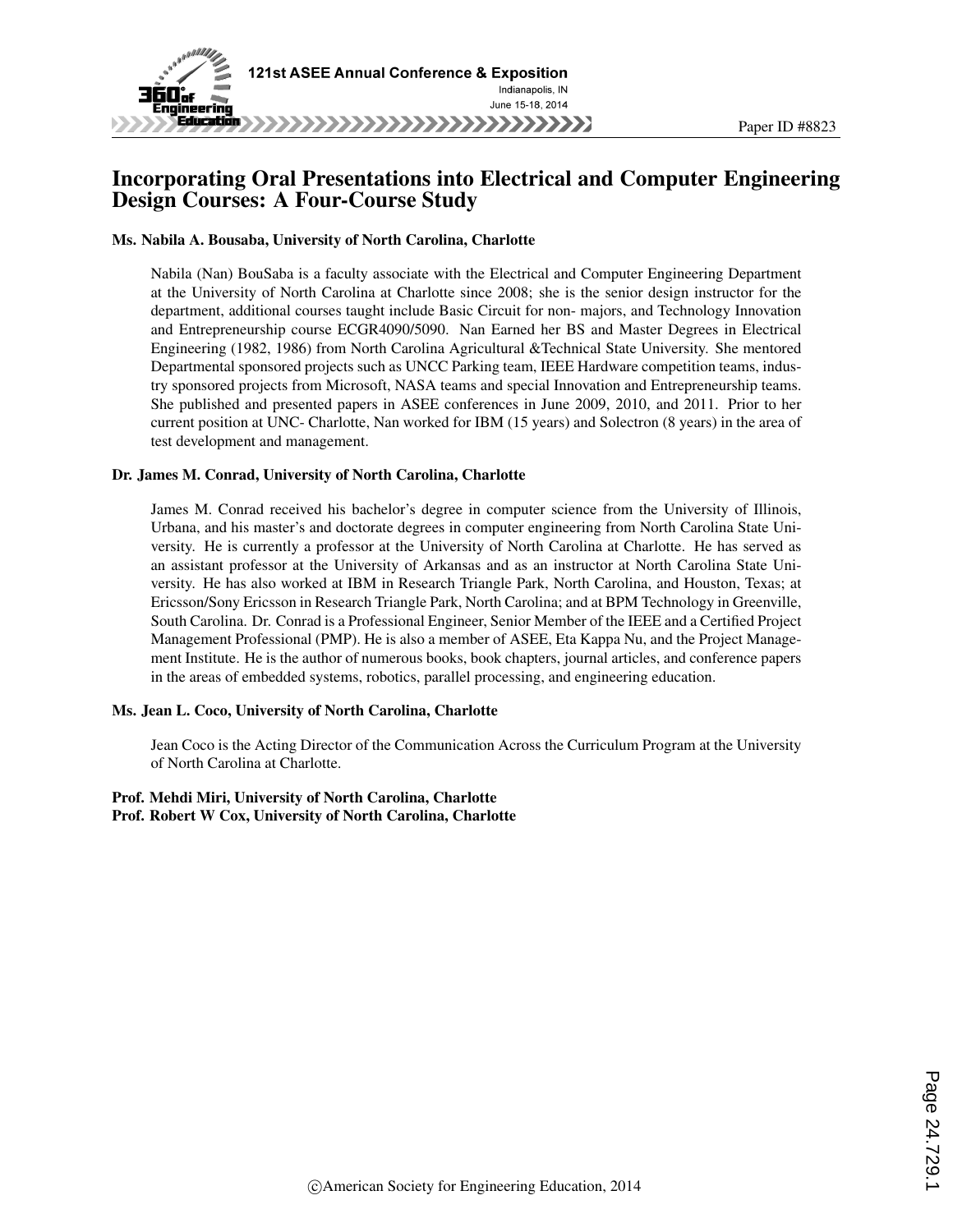# **Improving Oral Presentation in an Electrical and Computer Engineering Department: A Four Course Study**

#### **Abstract**

One measure of continuous improvement in the Electrical and Computer Engineering Department (ECE) at the University of North Carolina at Charlotte is survey feedback from alumni on their workplace readiness. In a recent survey, alumni highlighted oral communication as an area of weakness in the curriculum. When a group of faculty teaching design courses learned about the University's Communication Across the Curriculum (CAC) program, they formed a pilot team to focus on improving student oral presentation skills in the design courses.

The CAC program focuses on the oral and written communication as playing an integral role in teaching students reasoning, critical thinking, and problem solving skills. And as faculty development program, it seeks to develop a communication enhanced curriculum (CEC) at the departmental level.

The CAC program hosts an annual institute during which departmental teams gain professional development in the areas of oral and written communication. At the 2010 CAC Institute, a team of ECE faculty set the strategic goal to improve ECE students' ability to clearly convey technical information orally during design presentations. The ECE team then met with the CAC coordinator to develop an oral communication rubric for uniform implementation, thus establishing a cohesive assessment across the department's design sequence.

Our goal with this approach was to improve oral communication skills among our graduates to increase their opportunities for success in their professional careers. We focused on three important skills in oral presentation: audience analysis, message coherence / focus, and message delivery. A team of five faculty--four from ECE and the CAC director--worked together to develop a rubric to evaluate students oral presentation skills in the sophomore design (ECGR 2252), junior design (ECGR 3157) and senior design (ECGR3253 and ECGR3254) courses. The implementation of the process began by using the rubric in Appendix (a) to evaluate student and team presentations in each of the four courses above. We videotaped the presentations for students to review later so they could learn from their mistakes. We followed teams of students from the sophomore design in the spring 2012 to the Senior Design in the fall 2013, and we tracked and observed their progress from sophomore design to senior design. Our hope was that the results would justify full implementation into other ECE courses by the fall of 2014.

This paper describes the process we followed to implement this emphasis on oral communication. This paper also presents a comparison of oral communication performance before and after the emphasis on oral communications was implemented. Data collected is from measurement tools put in place six years ago for ABET Student Outcome reporting.

#### **Introduction**

The Electrical and Computer Engineering (ECE) department and the Communication Across the Curriculum (CAC) program worked together on a three-year research project to study the impact of instructors' written feedback and students' written reflections on electrical engineering students' speaking skills. Four design courses—sophomore, junior, and two senior design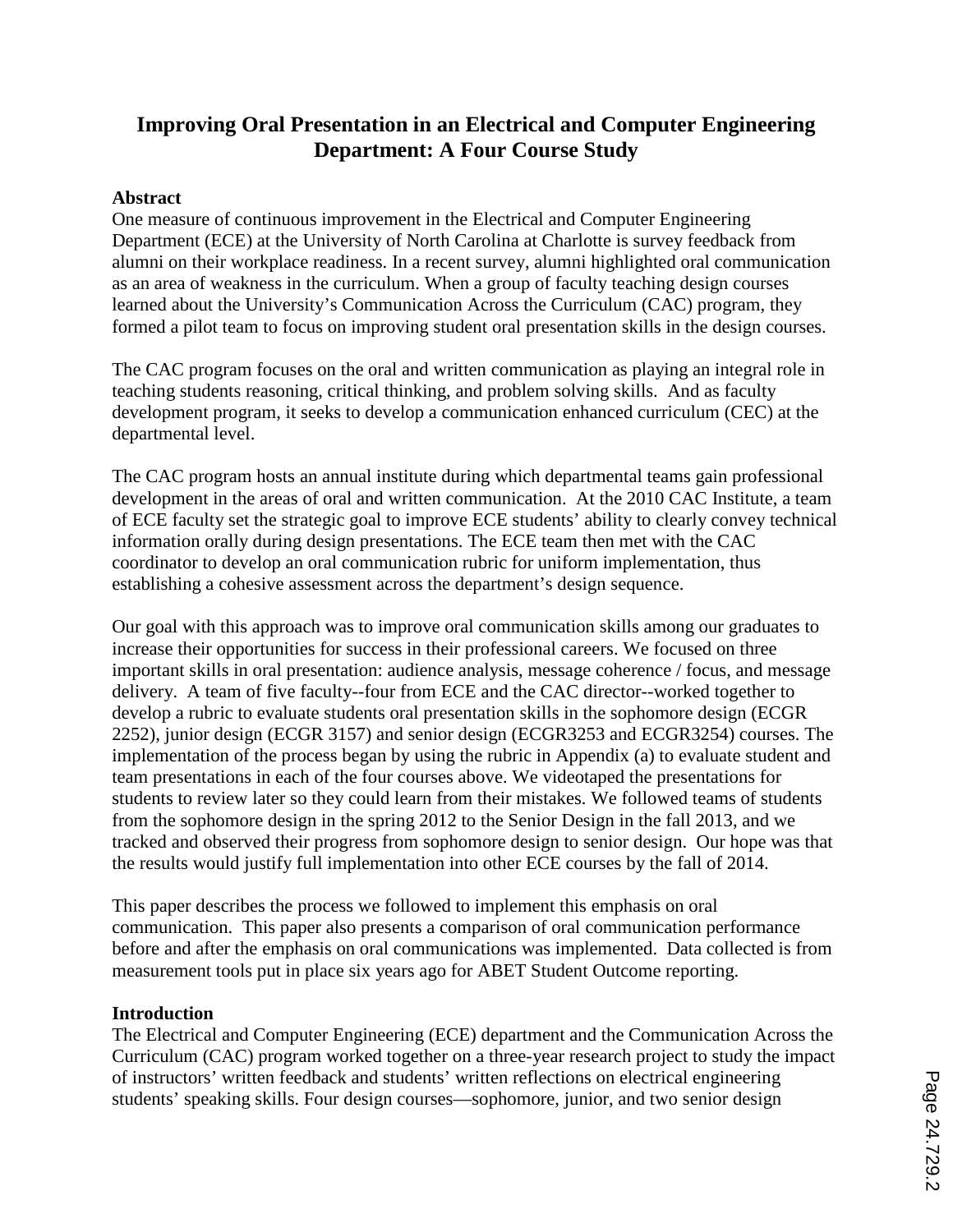classes—provided the project's framework. The research involved assessing the presentations of a select group of project students and an equal number of control group students, beginning with the sophomore design class and continuing through the two senior design courses.

The project students received feedback via an analytic rubric. The benefits of using rubrics are shown in Conrad et al<sup>7</sup>. The Project students viewed their videotaped presentations and wrote a reflective paper on their performances. The control group did not receive feedback, although their presentations were scored using the rubric. At the conclusion of the senior design class, a statistical analysis of the data was expected to support the project's overall objective: that student' speaking skills would improve with multiple opportunities for practice and feedback.

The ECE department was invested in this project because communication skills are criteria by which the department is judged for accreditation. The university community stands to benefit from the knowledge created because our findings address oral communication goals stated in the 2008 UNC tomorrow report, a system-wide visioning document. This project has the potential to increase student engagement in the discipline, and we hope it will become a campus-wide model of how pedagogical revision can speak to the objectives of the Quality Enhancement Program that is part of the SACS assessment.

The strategic goal of this project was to improve the oral communication skills of all undergraduate electrical engineering students. The research question was whether this strategic goal could be achieved via instructors' post-performance feedback and students' reflective writing. We investigated this question through a statistical comparison of the effectiveness of the oral presentations made by the project students with those made by a control group of students. The assessment data needed for this comparison was based mostly on the blind judgment of third-party evaluators in the second senior design class.

#### **Project research overview**

The objective of this joint research project was to test the hypothesis that students' speaking skills would improve with multiple opportunities for practice, self-reflection, and instructor feedback. The methodology was to statistically compare the speaking effectiveness of a select group of project students with an equal number of control group students after all students were given multiple opportunities for practice. However, the presentations of only the project students were videotaped for their self-assessments, and only the project students received feedback from the instructors. Four curriculum-required designs courses—namely, sophomore, junior, and two senior design classes, provide the project's framework. The project concluded in fall 2013, when third-party evaluators judged all student presentations in the Senior Design class oral presentation without knowing who the project students were.

## **Project Narrative**

#### **A. Specific Aims**

**The overall purpose** of this research was to improve the oral communication skills of approximately 350 undergraduate electrical engineering students by providing multiple opportunities for practice and feedback.

**The project's objective** was to determine whether or not the quality of students' oral presentations improved after post-performance feedback and reflective writing. We determined this through a statistical comparison of the control group and the select group of project students.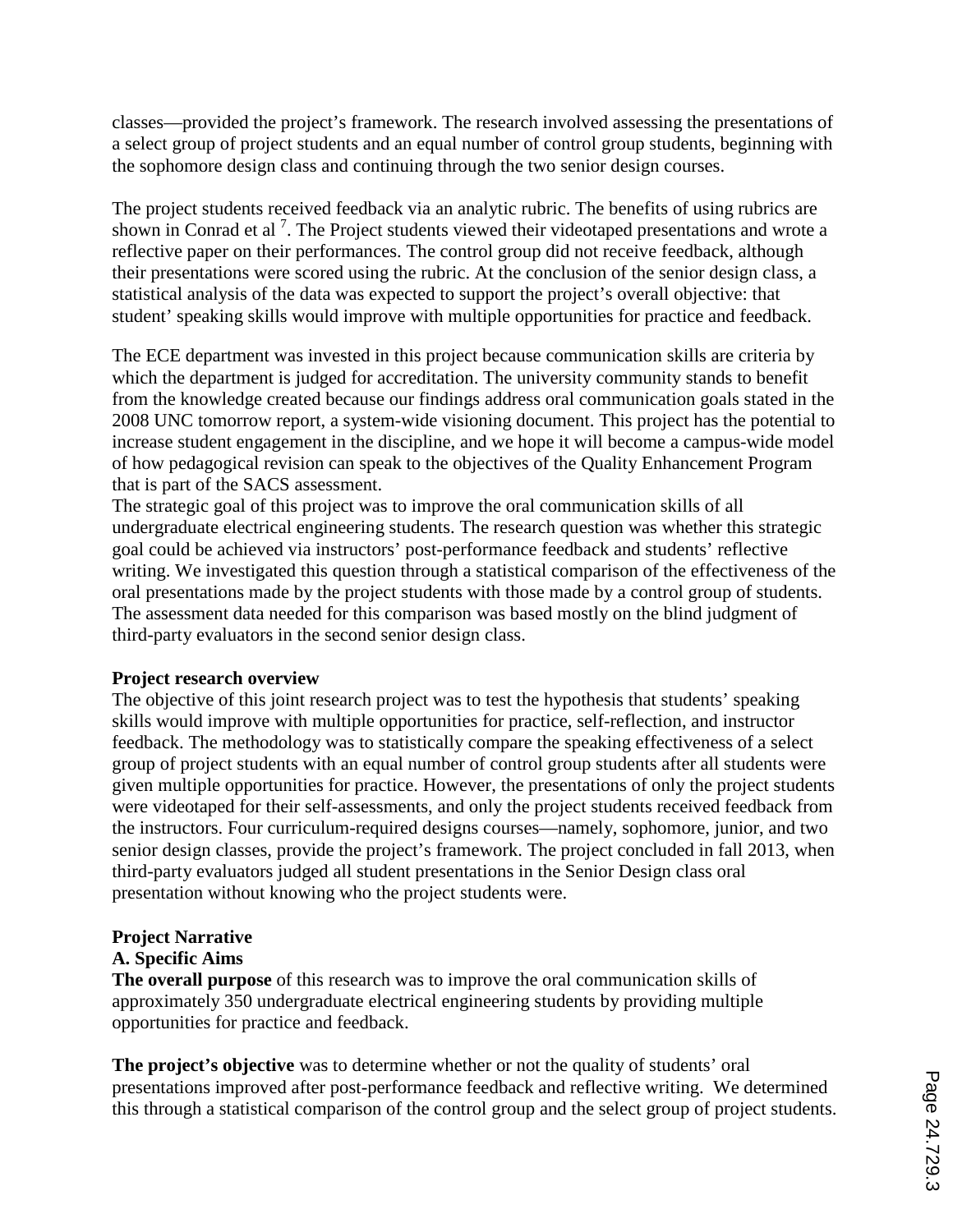**The proposed project** addressed the following research questions:

a. Is the level of audience awareness and interaction (aai) higher for the project students than for the control group?

b. Is the level of message coherence and focus (mcf) higher for the project students than for the control group?

c. Is the level of message delivery effectiveness (mde) higher for the project student than for the control group?

These questions generated the criteria by which we would evaluate the students' oral presentations. Both the questions and the criteria were generated in a July 2011 meeting, during which, after much discussion, the faculty team determined that audience awareness and interaction, message coherence and focus, and message delivery effectiveness became priority criteria because students demonstrated weaknesses in these areas.

**The rationale for the project** was partially driven by the Accreditation Board for Engineering and Technology's recent addition of communication standards for accrediting engineering programs (ABET  $3$ )<sup>6</sup>. The current research on oral communication in electrical engineering has grown as a result of this development, along with the realization that oral presentations are frequently utilized in professional engineering practice. Hence, the ECE faculty has created programmatic student learning outcomes that address the need for students to practice communicating their ideas orally to both professional and lay audiences. To link the project to professional workplace readiness, the design faculty will continue the current practice of asking a panel of local engineers to evaluate the students' final presentations in the second senior design class. To plan this project, the ECE design team and the CAC coordinator met twice during the summer of 2011 to develop a standardized analytic rubric for use during the study. We then tested the rubric during a senior design presentation in October 2011 and revised it to improve its usability.

**The impact goal of the proposed project** was the creation of new pedagogy that is more effective in imparting oral communication skills to electrical engineering students in order to prepare graduates for oral presentations required for employability and professional advancement. The CAC program seeks to use the knowledge gained to assist other departments across campus who seek to improve their students' oral communication skills.

#### **B. Literature Review**

Past and current research speaks to the need for a pedagogical shift in the general engineering curricula from a purely technical focus to one that integrates written and oral communication. Darling and Dannels, in "Practicing Engineers Talk about the Importance of Talk," note that there has been a "disparity between the perceived importance of communication and the respective preparation students receive on communication related tasks" in engineering and the need to provide students with practice and preparation in speaking<sup>1</sup>. Currently, scholars and teachers are working with engineering departments to respond to this disparity in a variety of theoretical, curricular, and pedagogical ways. Incorporating public speaking requirements into the curriculum and aligning oral communication assignments with workplace expectations are two examples of this shift, Darling and Dannels<sup>1</sup>. Based on survey and interview data, one recent study recommended adjusting the engineering curricula "to include the practice of cooperative problem solving, to make evaluation of oral communication competence a component of grades"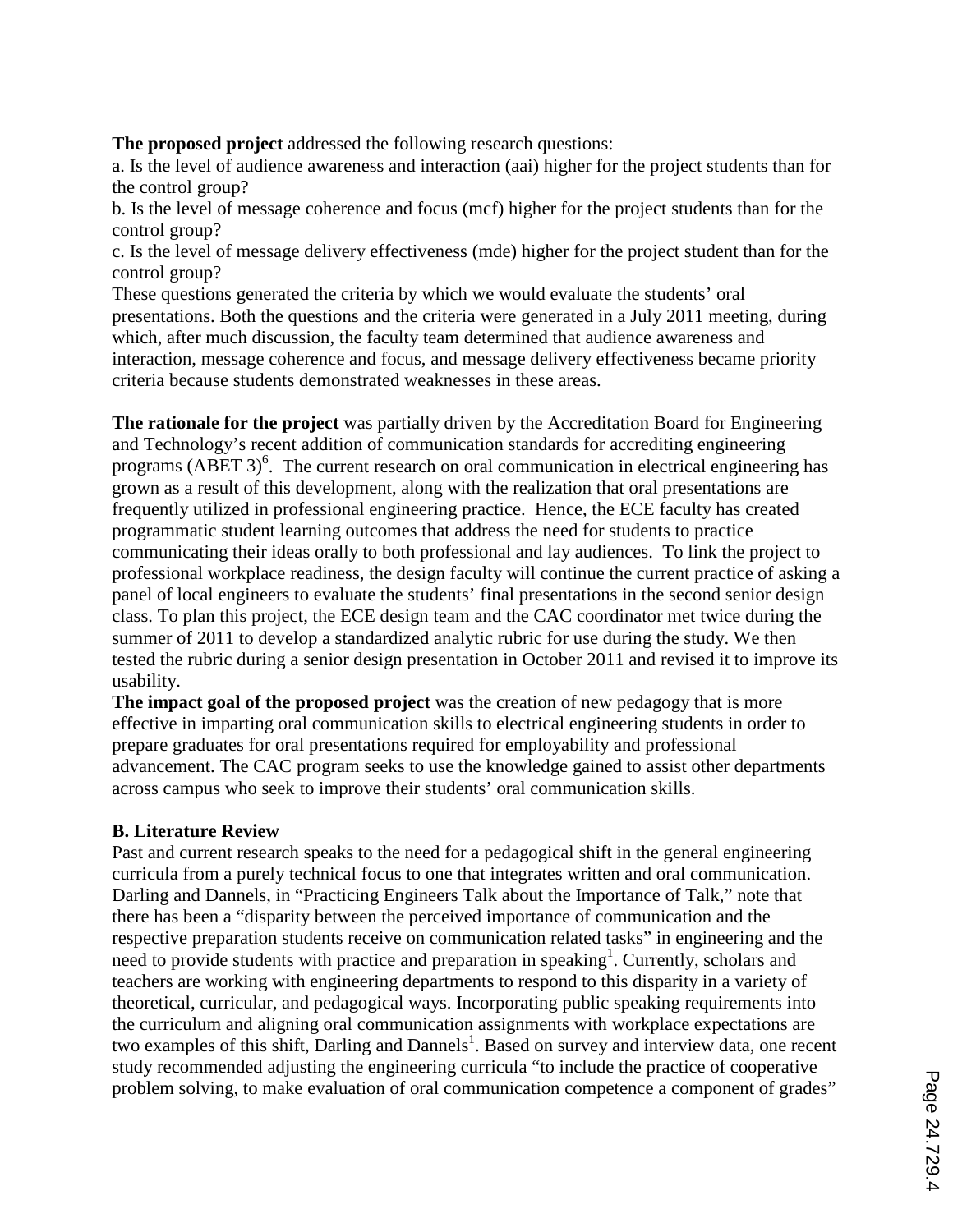Vest et  $al<sup>2</sup>$  and specifically targeted audience adaptation, language use, and style as important criteria in grading communication assignments. These findings led us to select audience awareness as a student learning outcome.

#### **Deepening Student Engagement with Oral Communication**

While graduates' workplace readiness is a compelling professional reason for integrating oral presentations, researchers have found that there are intellectual benefits, too. During the development and execution of an oral presentation, student engagement with content deepens as students analyze, synthesize, and create knowledge; thus, they are not merely transferring information (Winsor  $223$ )<sup>12</sup>. Furthermore, a study of chemical engineering graduates' workplace preparation noted that one's deep understanding of technical content is reflected in the genre of oral presentations and that "technically sound" presentations, executed by confident engineers, were the most effective (Martin et al  $173$ )<sup>11</sup>. Finally, an extensive study of the design presentation in engineering concluded that because students learn how to situate new knowledge for an audience and how to negotiate what was legitimate for presentation, the use of oral presentations in the classroom had "clear epistemological implications far beyond the realm of delivery" (Dannels  $166$ )<sup>3</sup>. We viewed the "negotiating what was legitimate" for presentation as part of message coherence and focus.

#### **Rubric development and iterations**

At the outset, we knew we would employ a standardized rubric to both assess the students' performances and to capture data since the design course teachers were already using rubrics. In addition, the literature we reviewed supports the idea that rubrics assist students in setting performance goals, while helping them make specific revisions and/or corrections to reflect improvement (Reddy et al  $437$ )<sup>5</sup>. In a study conducted in a Business Management course, Petkov and Petkova discovered that the mean percentage grade for the section that used rubrics in oral presentations was higher than the comparison group (505). And, based on research conducted by C.A. Reitmeier, L.K. Svendsen, and D.A. Vrchota, integrating rubrics into an oral communication assignment shifts the evaluation protocol from "subjective observations to specific performances" (2004, 18).

The project team recognized that the three oral presentation rubrics currently in use in the design sequence needed to be collapsed into one standard rubric for the following reasons: to create a consistent, reliable and efficient rating process for the purpose of methodology; to help students internalize the criteria early in the study; and to develop a common vocabulary for postpresentation discussions.

After multiple iterations, the penultimate version of the rubric was tested in the sophomore design course; subsequent revisions focused on reorganizing criteria into three categories: audience, content, and delivery, all of which were bolded and capitalized to increase usability during the presentation. We also provided additional space at the bottom for the evaluator comments. The final version of the rubric is in Appendix IV.

## **Promoting Deep Learning with Reflective Writing**

The justification for implementing reflective writing in the study was grounded in research conducted by Kathleen Blake Yancey and Jane Bowman Smith on the efficacy of this practice. As Yancy and Smith note, reflection records a "student's process of thinking about what she or he is doing while in the process of that doing" (170)<sup>8</sup>. Both argue that self-assessment and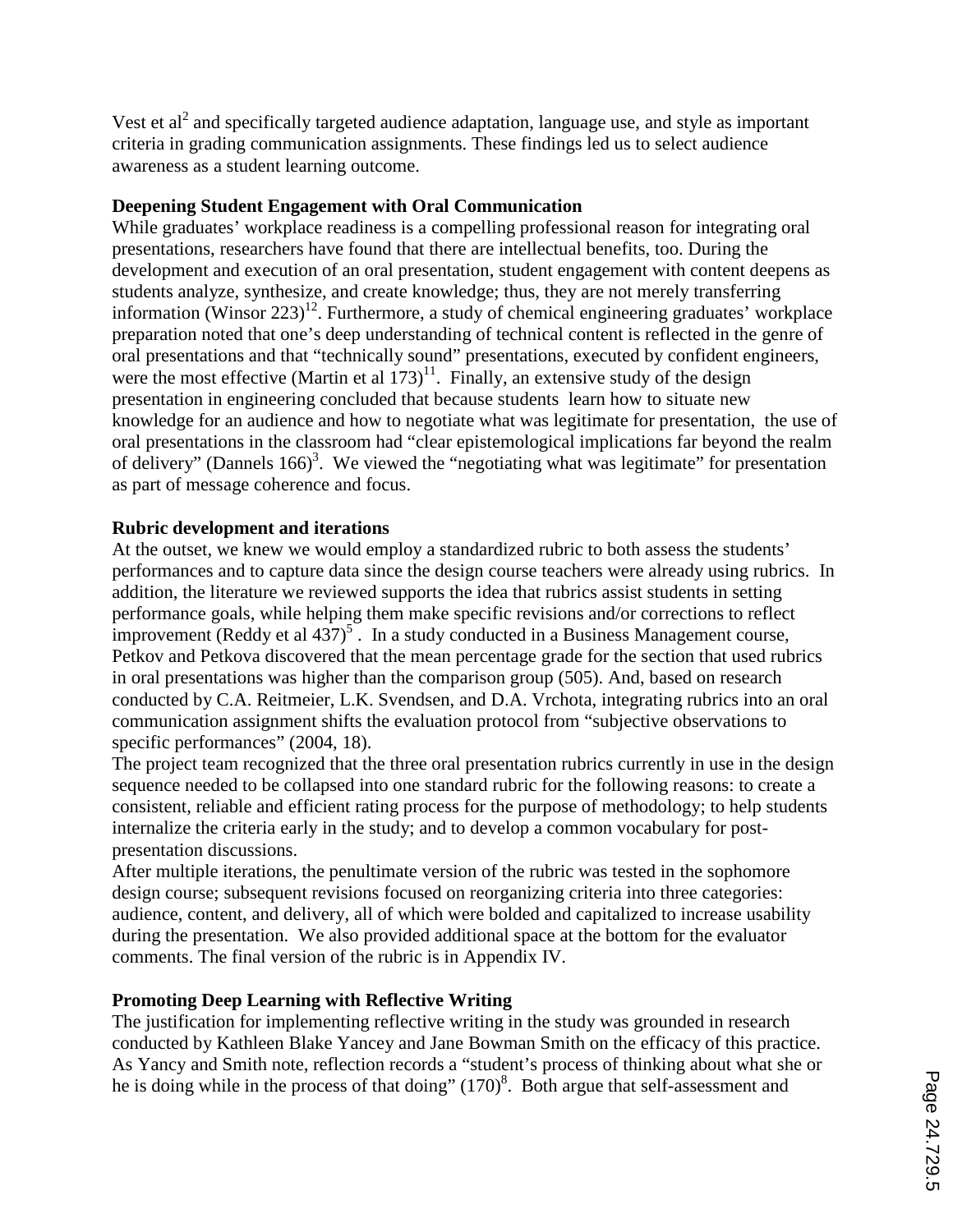reflection are essential to the learning process because they are a "method for assigning both responsibility and authority to a learner"  $(170)^8$ .

In the discipline of engineering, Case and Gunstone  $(2003)^9$  have identified two styles of approaching engineering problems: deep and surface learning. Deep learning is encouraged by metacognitive learning activities, such as reflective writing, while the latter is consistent with "plug and chug" (symbolic) approaches. Case and Gunstone  $(2003)^9$  and Case and Marshall  $(2004)^{10}$  have identified writing-to-learn activities as key to promoting deep learning and its associated metacognitive properties.

## **C. Methods**

The sophomore, junior, and senior design classes are required for all electrical engineering students, and each course requires student teams to give oral presentations about their design projects. The table below specifies the courses and the semesters during which the study was conducted.

| Sophomore Design | Spring 2012               |
|------------------|---------------------------|
| Junior Design    | Fall 2012                 |
| Senior Design I  | Spring 2013 and Fall 2013 |
| Senior Design II | Fall 2013 and Spring 2014 |

The sophomore design class has an enrollment of approximately forty-five during the spring semesters. Students are divided into three design teams. Each team is required to design a product to satisfy specific end-user needs, and each team is required to give three oral presentations with these three elements included: Product design specifications, conceptual designs and a detailed design/product demonstration.

We divided the sophomore design class into two groups: a project group and a control group, with similar profiles in terms of ethnic, gender, and GPA diversity. To answer the three questions posed in Section A, the following student learning outcomes (SLO) assessed competencies believed to be essential for effective oral communication skills:

**SLO. a)** Students will demonstrate an awareness of the audience's background knowledge and expectations by fielding questions and interpreting information in a way that is appropriate to the specific audience, be it the general public, an industry representative, or their academic peers.

**SLO. b)** Students will organize and focus technical material and graphics to deliver a coherent message about the new knowledge they have synthesized and produced.

**SLO. c)** Students will deliver the presentation in an audible voice, with minimum use of notes and filler words.

The levels of achievement of these outcomes by the project students were statistically compared with those by the control group, using direct assessment data from the four design courses. Table 1 summarizes the assessment method used. It shows the selected courses for each SLO, the metrics used to determine the levels of achievement of the SLO, and the statistical variable names analyzed in the evaluation phase.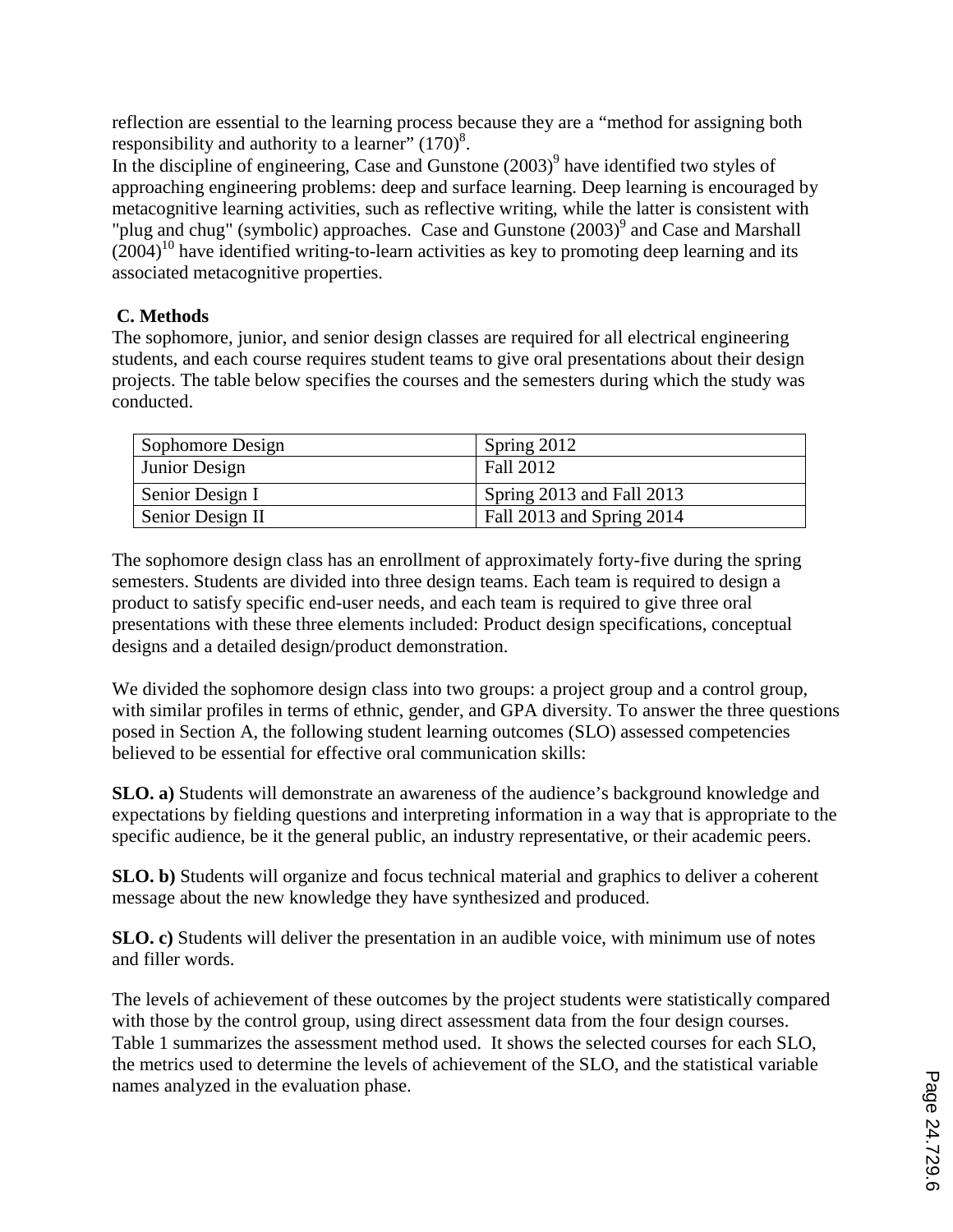To score the students, we used the analytic rubric shown in Appendix IV. This rubric was developed by the Electrical Engineering design faculty in collaboration with the Communication Across Curriculum (CAC) coordinator. The Electrical Engineering design faculty drafted the rubric during the May 2011 CAC Institute, and then rewrote and revised it during two meetings in July 2011 with the CAC coordinator. In October 2011 we conducted a usability test during the senior design presentation class, and then revised the test rubric to make it less cluttered, and thus more user friendly for scoring during live presentations.

The local industry engineers who evaluated the students' final presentations were not informed of who the project students were, since they represented the audience with whom our graduates will have to communicate. In addition, they were unbiased because they have no stake in the study's outcome. Therefore, the conclusions of the study was predicted to be more accurate if the rubric scores were awarded by the industry panel members were weighted more heavily than the scores from the course instructors. To achieve that weighting, each score from the panel members was given five times more weight in determining the outcome of the statistical study.

|       | Courses used for assessment |            | <b>Metrics used</b>                  | <b>Statistical</b><br>variable<br>name used |  |
|-------|-----------------------------|------------|--------------------------------------|---------------------------------------------|--|
|       | Sophomore Design            | (ECGR2252) |                                      |                                             |  |
|       | <b>Junior Design</b>        | (ECGR3157) | Scores from rows 1                   |                                             |  |
| SLO.a | <b>Senior Design</b>        | (ECGR3253) | & 2 of the Analytic<br><b>Rubric</b> | aai                                         |  |
|       | Senior Design II            | (ECGR3254) |                                      |                                             |  |
|       | Sophomore Design            | (ECGR2252) |                                      |                                             |  |
|       | <b>Junior Design</b>        | (ECGR3157) | Scores from rows 4                   | mcf                                         |  |
| SLO.b | Senior Design I             | (ECGR3253) | & 7 of the Analytic<br><b>Rubric</b> |                                             |  |
|       | Senior Design II            | (ECGR3254) |                                      |                                             |  |
|       | Sophomore Design            | (ECGR2252) |                                      |                                             |  |
| SLO.c | <b>Junior Design</b>        | (ECGR3157) | Scores from rows 3,                  |                                             |  |
|       |                             |            | 5 & 6 of the Analytic                | mde                                         |  |
|       | Senior Design I             | (ECGR3253) | <b>Rubric</b>                        |                                             |  |
|       | Senior Design II            | (ECGR3254) |                                      |                                             |  |

| Table 1: A Summary of the Assessment Method |  |  |
|---------------------------------------------|--|--|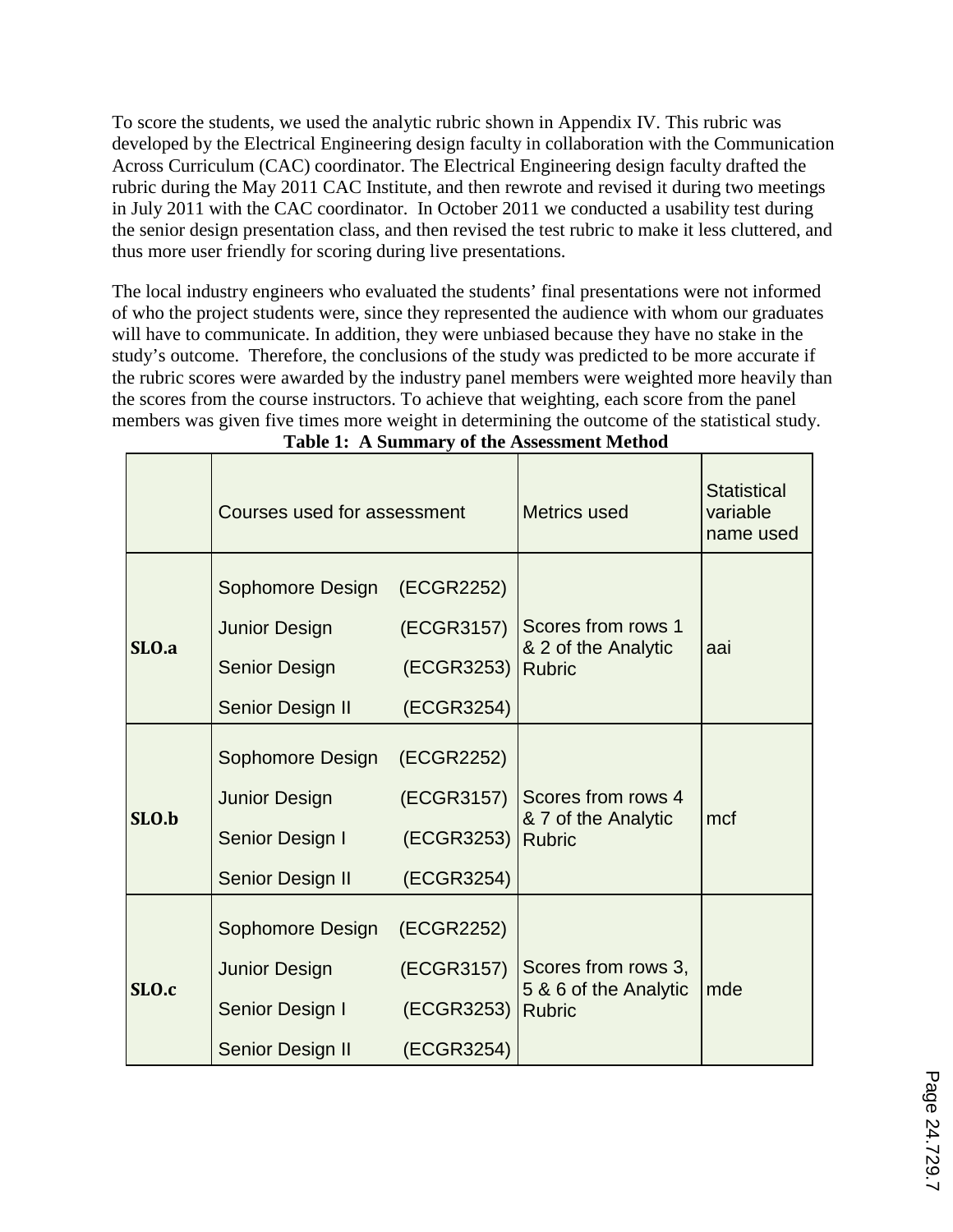#### **Actual Implementation**

After receiving IRB (Institutional Review Board for Research with Human Subjects) approval for the project, twenty students in the spring 2012 sophomore design class were selected with consent (see consent form in Appendix I) as the project students. The remaining nineteen students served as the control group. A share-drive at N:\uncc.edu\usr8\SOTL Project was established on the Engineering computer network (known as Mosaic) for the project students' videotaped presentations, instructors' reflective writing prompts, students' reflective essays, instructors' feedback, and all project-related assignments. A teaching assistant videotaped and uploaded the recordings of the three presentations delivered by each of the five project teams. Following each presentation, the project faculty provided written feedback to each project team at the individual level. After viewing their recorded presentations, each team wrote a one-page reflective essay on their team's performance, which included suggestions for improvement.

#### **Selection of Project Students**

Following IRB guidelines, the consent form shown in Appendix I was created and distributed to all forty students in the sophomore design class in spring 2012. The students were given one week to sign and return the forms indicating their willingness to participate as a project or a control group student. Twenty-five students volunteered to participate as the project students, and fifteen volunteered as the control group students. The extra five volunteers for the project group gave us the flexibility to select two groups of students with equal average GPA. Appendix II shows the list of all students with the students in Teams 1-5 being the project students, and students in Teams 6-10 being the control students.

#### **Sophomore Design teams oral presentation and student reflection**

In the sophomore design class, students were divided into design teams of four. Each team was assigned to design a product to satisfy specific end-user needs. Each team made three oral presentations according to the schedule shown in Table 2.

| <b>Date of Presentations</b>                                                                                                                       | <b>Content of Presentations</b>                                                                                                                                                                                                                                                                                                                                        |
|----------------------------------------------------------------------------------------------------------------------------------------------------|------------------------------------------------------------------------------------------------------------------------------------------------------------------------------------------------------------------------------------------------------------------------------------------------------------------------------------------------------------------------|
| <b>First Oral Presentation:</b><br>Feb. 28, 2012: Control group students (Teams 6-<br>10)<br>March 1, 2012: Project group students (Teams 1-<br>5) | Analyze your target market (size, income, and why<br>you think they would be interested in your product),<br>the need statement, the objective statement,<br>competitive benchmarking, and an estimate of the<br>potential annual profit. The goal of presentation<br>should be to convince the engineering managers<br>that your proposed project will be profitable. |
| <b>Second Oral Presentation:</b><br>April 10, 2012: Project group students (Teams 1-<br>5)                                                         | Present the design specs for your product in a table.<br>Follow with at least two conceptual designs in the<br>block diagram format; use the Analytical Hierarchy<br>Process that leads to a decision on conceptual<br>design selection. The goal of your presentation is to                                                                                           |
| April 12, 2012: Control group students (Teams decision on conceptual design meets the target mark<br>$6-10$                                        | convince the engineering managers that your<br>requirements.                                                                                                                                                                                                                                                                                                           |

#### **Table 2: Schedule & contents of the three oral presentations in the sophomore design class.**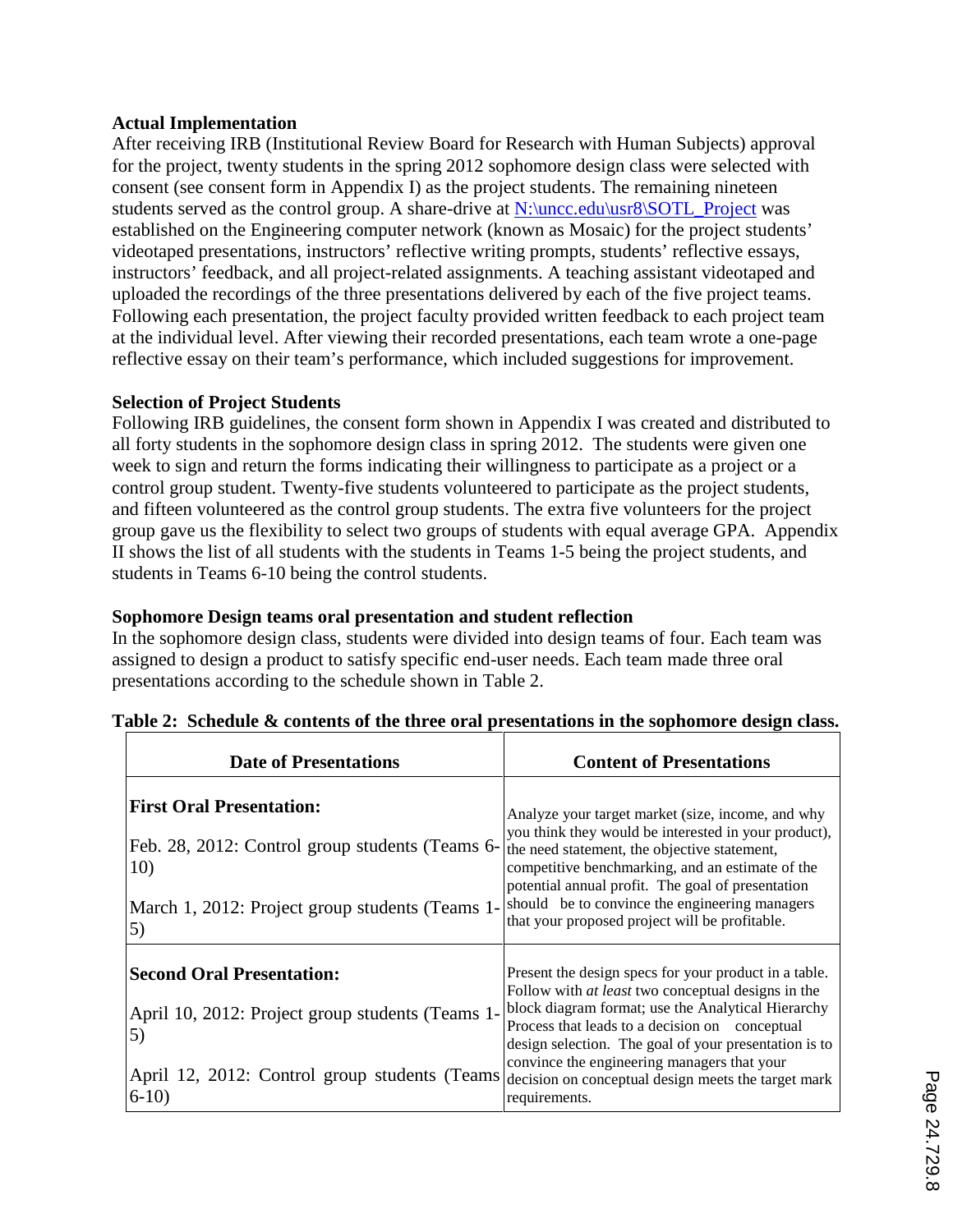|                                 | Review the goals of the project including the need  |  |  |  |  |
|---------------------------------|-----------------------------------------------------|--|--|--|--|
|                                 | and objective statements. Review design specs, and  |  |  |  |  |
|                                 | the conceptual designs considered. Discuss your     |  |  |  |  |
|                                 | detailed design followed by cost estimation.        |  |  |  |  |
|                                 | Demonstrate the operation of your prototype at some |  |  |  |  |
| <b>Third Oral Presentation:</b> | point during your presentation. End with            |  |  |  |  |
|                                 | concluding remarks on whether all design specs      |  |  |  |  |
|                                 | were met or not. For each design spec that was not  |  |  |  |  |
| May 8, 2012: All ten teams      | met, suggest design modifications that would help   |  |  |  |  |
|                                 | meet that spec. The goal of your presentation/demo  |  |  |  |  |
|                                 | is to convince the engineering managers that your   |  |  |  |  |
|                                 | team has followed sound design practices and has    |  |  |  |  |
|                                 | developed a reliable product that meets the needs   |  |  |  |  |
|                                 | of your target market.                              |  |  |  |  |

**Faculty Feedback** The project faculty provided the project students with feedback on their oral communication skills using the rubric in Appendix IV. All such rubrics were scanned and uploaded to the project share-drive by the project TA. Each team had access only to its folders on the share-drive and could not see the faculty feedback provided for other teams.

#### **Students' Written Reflections**

At the outset, we intended to capture at least three reflective essays from each team of project students because we believed it would provide a window into the students' problem solving as it related to their oral presentations. Therefore, the project teams were asked to watch the recording of their presentations and to then respond in writing to the reflective writing prompts developed by project faculty (see Appendix III). The reflective essays were then uploaded to a designated folder on the project's shared drive.

While we hoped that the reflective writing would generate most of the benefits stated in the literature review, acquiring reflective writing responses from students proved challenging. Because this writing assignment was only given to the project students, instructors could not award points for the written work since it would create inequity with the control group students, and hence students' incentive to complete this low-stakes writing task was low. We also discovered that another barrier existed: bringing groups back together to watch the recording and then produce a written response outside of class posed scheduling challenges.

Even so, the essays we collected demonstrate students' increased awareness of the strengths and weaknesses of their presentations as evidenced by the following excerpts from their reflective essays in ECGR2252 (sophomore design), and in ECGR3157 (junior design) and in ECGR3253 (senior design). Please note that, in junior and senior designs, some teams included a combination of project and control students; hence their reflective writing essays were composed individually.

#### **PROMPT: What did you notice about the group's interaction with the audience?**

Group A: *We've noticed from the video presentation that our team was scattered during the first presentation. Preferably, whoever is closest to the computer should dictate the*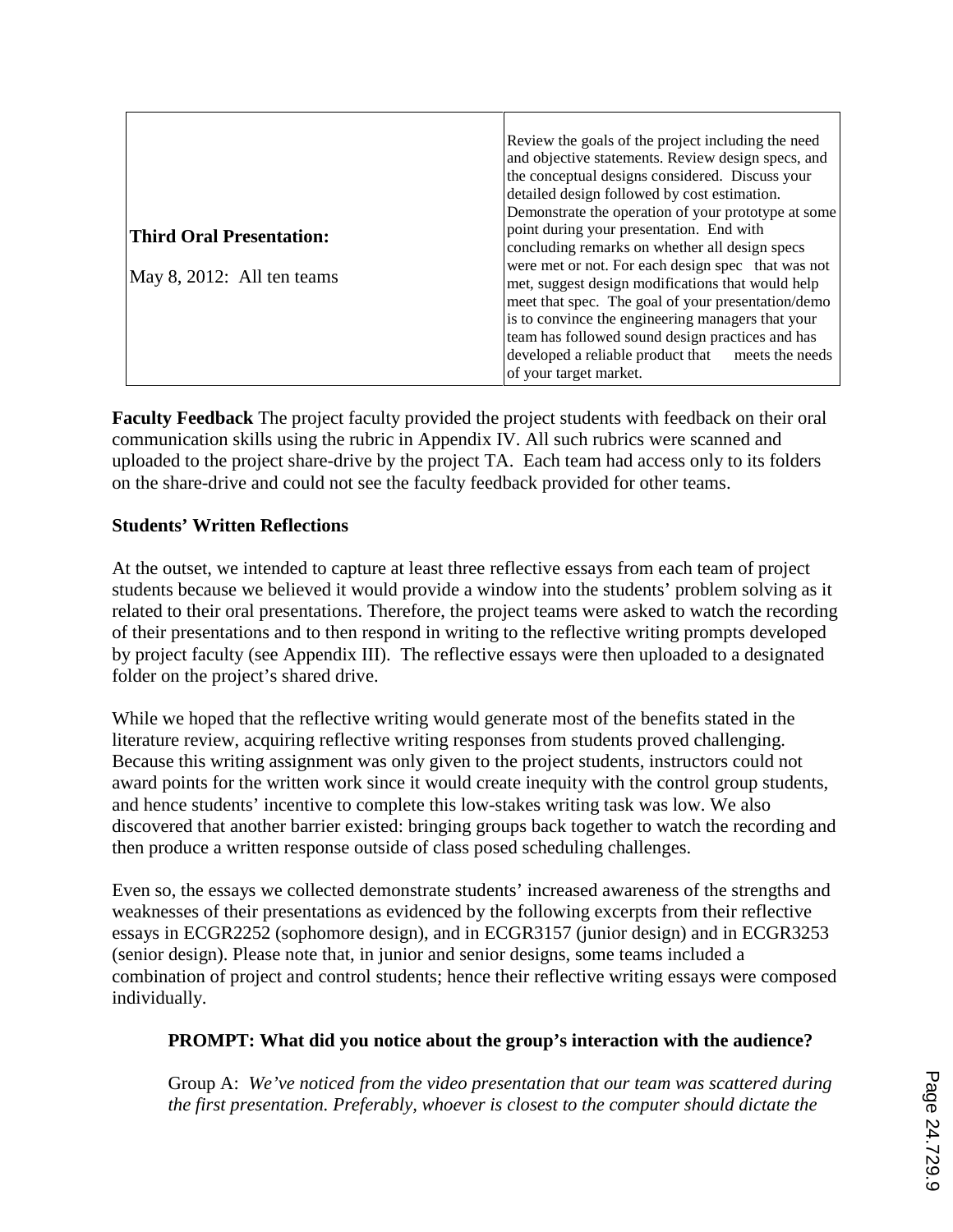*next slides, so as to refrain individual team members from consistently walking back and forth.* 

Group B: *After having reviewed both the video and the reviewer's notes, we as a team have come to the conclusion that as a team we need to engage the audience more as a whole, and work on the "speech" portion of the presentation so that is flows more smoothly and effectively. During our first presentation we used the highly technical terms of "ahh" and "umm" quite a few times during the speech portions of the presentation. We also tended to simply readdress the information that we had already put on the power point presentation.* 

Group C: *We could implement the use of a "practice" panel to help ready ourselves for the actual presentation and to engage the audience more during the actual presentation. Use of question and answer tactics, direct eye contact, and moving around the room are also ways we could get the audience engaged. We also need to understand the difference between keeping the audience engaged and making the audience feel like that someone is trying to sell them time shares in Kansas.* 

**PROMPT: Make three or four directive statements recommending specific changes that the group/individual should make to improve the delivery component before the next presentation. What will you do to make those changes? What are your next steps?** 

Group A: *We need to elaborate more in details with our responses to the questions that were asked. To effectively eliminate the "ahh" and "umms" out of our presentations, we should practice our presentations more effectively, the use of note cards, or other important point reminder techniques could also be implemented to help eliminate the unwanted pauses.*

Group B: *We need to spend more time preparing for the second presentation. One thing that will definitely help will be practicing in the room. Watching the video gave us a unique perspective on the presentation, so we might do this on our own before the next one. One thing this video showed us was that the map on the second slide was unreadable. There were a lot of 'umms' and other crutch words from everyone, so that can be addressed by having notecards or more preparation.* 

Group C: *Not restating the information that is listed on the PowerPoint in front of the audience is probably the hardest technique we have to work on. The audience is capable of reading the information, so we do not want to simply "read" the PowerPoint to the audience. This also ties in to keeping the audience engaged. We want to be able to pass the information along to the audience in both a verbal and visual format in hopes of the audience retaining twice the amount of information as they would with just the visual or verbal presentation alone.*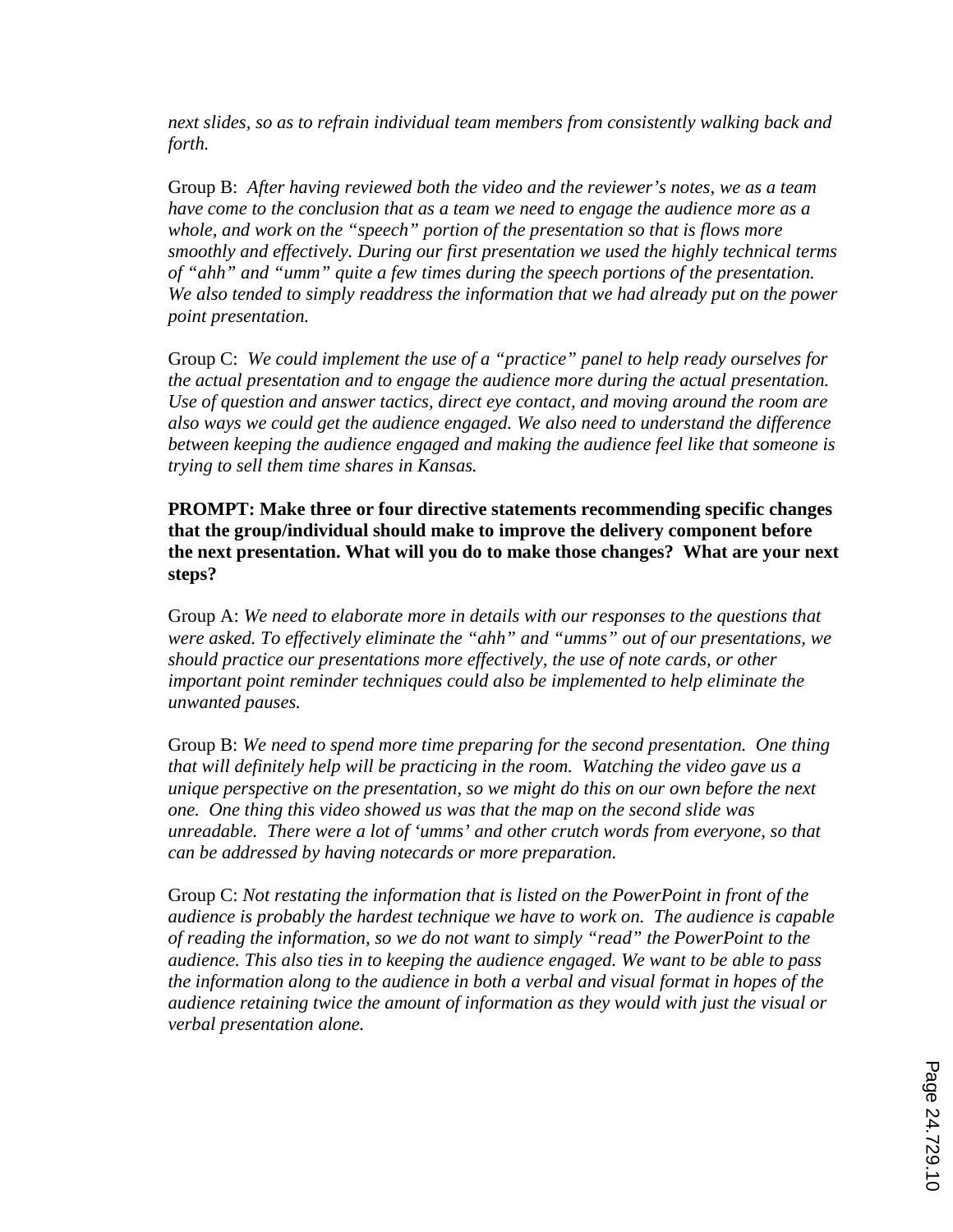#### **Junior Design implementation**

Students in junior design are divided into teams consisting of three or four members. Each team must complete four projects. As part of the second and third project modules, each team is required to present its design to the instructor during a design-review session. Both sets of design-review presentations were evaluated using the rubric in Appendix IV during the fall 2012 semester. It is important to note that 17 of the 20 project students and 11 of the 19 control-group students enrolled during that semester. Five of the 19 control group students ultimately changed their major (three to computer Engineering and two to Computer Science) and were thus not required to enroll in junior design. Three of the project students and three of the control-group students took junior design during summer or fall 2013. Since these students had significantly more experience or were concurrently enrolled in Senior Design I, their results were not included. Given these logistical constraints, it was physically impossible to keep the students on the same ten teams used in sophomore design. In some cases, project students and control-group students were on the same team.

Recordings of the fall 2012 presentations were made available to the project students. Unfortunately, the audio quality was relatively poor, and the student responses to the reflective prompts were sparse. Among the seven responses received, however, there was a unanimous sentiment that participation in the project had changed the students' approach to presentation. All seven respondents noted that they were more mindful of their audience and the quality and structure of their presentations. Given the detailed senior design results presented in the next section, it is interesting to note that the student responses seem to indicate an improvement with respect to SLO.a and SLO.b and provide minimal evidence of improvement with respect to SLO.c. It is also possible, however, that the poor audio quality provided students with less of an opportunity to evaluate SLO.c.

Scores from the presentation rubrics in junior design were normalized to sit on a scale of 0 to 10, as each represents 10 of the 100 points available on project modules two and three. The average presentation score for the 17 project students was 9.1; the average grade for the 11 control group students was 8.2.

#### **Senior Design implementation and results**

In the senior design course, the students were distributed across 18 projects; we followed all thirty-seven students individually, two of the control group students changed their major to Computer Science and were thus not required to enroll in senior design.

We used the same rubric as displayed in Appendix IV to provide all project students and control students' feedback. We also received several inquiries from control students asking for more feedback after the fact; because they observed the self-learning was tremendous.

We kept the following research questions in mind while assessing all students' reflective writing: **Research Questions**

a. Is the level of audience awareness and interaction (aai) higher for the project students than for the control group?

b. Is the level of message coherence and focus (mcf) higher for the project students than for the control group?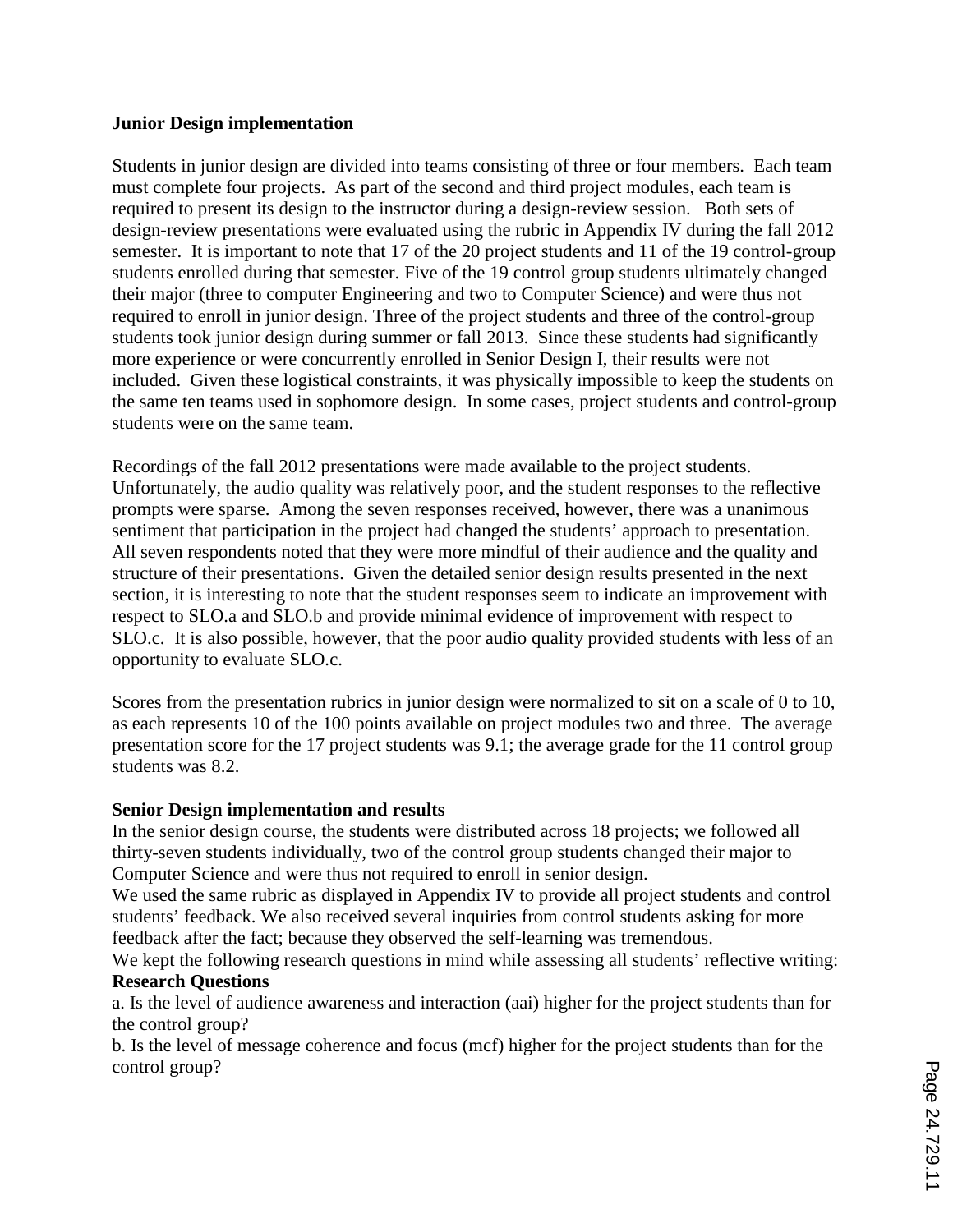c. Is the level of message delivery effectiveness (mde) higher for the project students than for the control group?

**Evaluation:** The data collected from the senior design class student presentation for both project and control groups were stored on the share drive. We assumed that the standards of deviations for the two populations (project and control) were equal and the three Pooled t-tests[1] were conducted to test the following hypothesis for each pair of variables such as aai\_project( $\mu$ 1) and aai control $(\mu 2)$ :

 $H_0$   $\mu_1 \leq \mu_2$ 

 $H_1$   $\mu_1 > \mu_2$ 

With a 0.05 level of significance, the p-values were used to make inferences about the population means  $\mu$ 1 and  $\mu$ 2 in each of the three tests. Tables 3, 4, and 5 show the results of the t-tests for the three variables. The p-values from the one-tail tests were compared with  $\alpha = 0.05$  level of significance and inferences were made following each table.

| Table 3: Comparing "Audience Awareness & Interaction t-Test: Two-Sample Assuming<br>Equal Variances $(\alpha=0.05)$ |             |             |  |  |  |  |
|---------------------------------------------------------------------------------------------------------------------|-------------|-------------|--|--|--|--|
|                                                                                                                     | aai_project | aai_control |  |  |  |  |
| Mean                                                                                                                | 2.736486486 | 2.4609375   |  |  |  |  |
| Variance                                                                                                            | 0.207006664 | 0.36749752  |  |  |  |  |
| Observations                                                                                                        | 74          | 64          |  |  |  |  |
| Pooled Variance                                                                                                     | 0.281351693 |             |  |  |  |  |
| <b>Hypothesized Mean Difference</b>                                                                                 | $\theta$    |             |  |  |  |  |
| df                                                                                                                  | 136         |             |  |  |  |  |
| t Stat                                                                                                              | 3.043269092 |             |  |  |  |  |
| $P(T \le t)$ one-tail                                                                                               | 0.00140488  |             |  |  |  |  |
| t Critical one-tail                                                                                                 | 1.656134988 |             |  |  |  |  |
| $P(T \le t)$ two-tail                                                                                               | 0.00280976  |             |  |  |  |  |
| t Critical two-tail                                                                                                 | 1.977560777 |             |  |  |  |  |

p-value =  $0.00140488 < \alpha$  = 0.05 indicates that the null hypothesis is rejected and that there is

strong evidence that  $\mu_1 > \mu_2$  for the aai sample populations. That is, the project students have shown a higher competency in this category.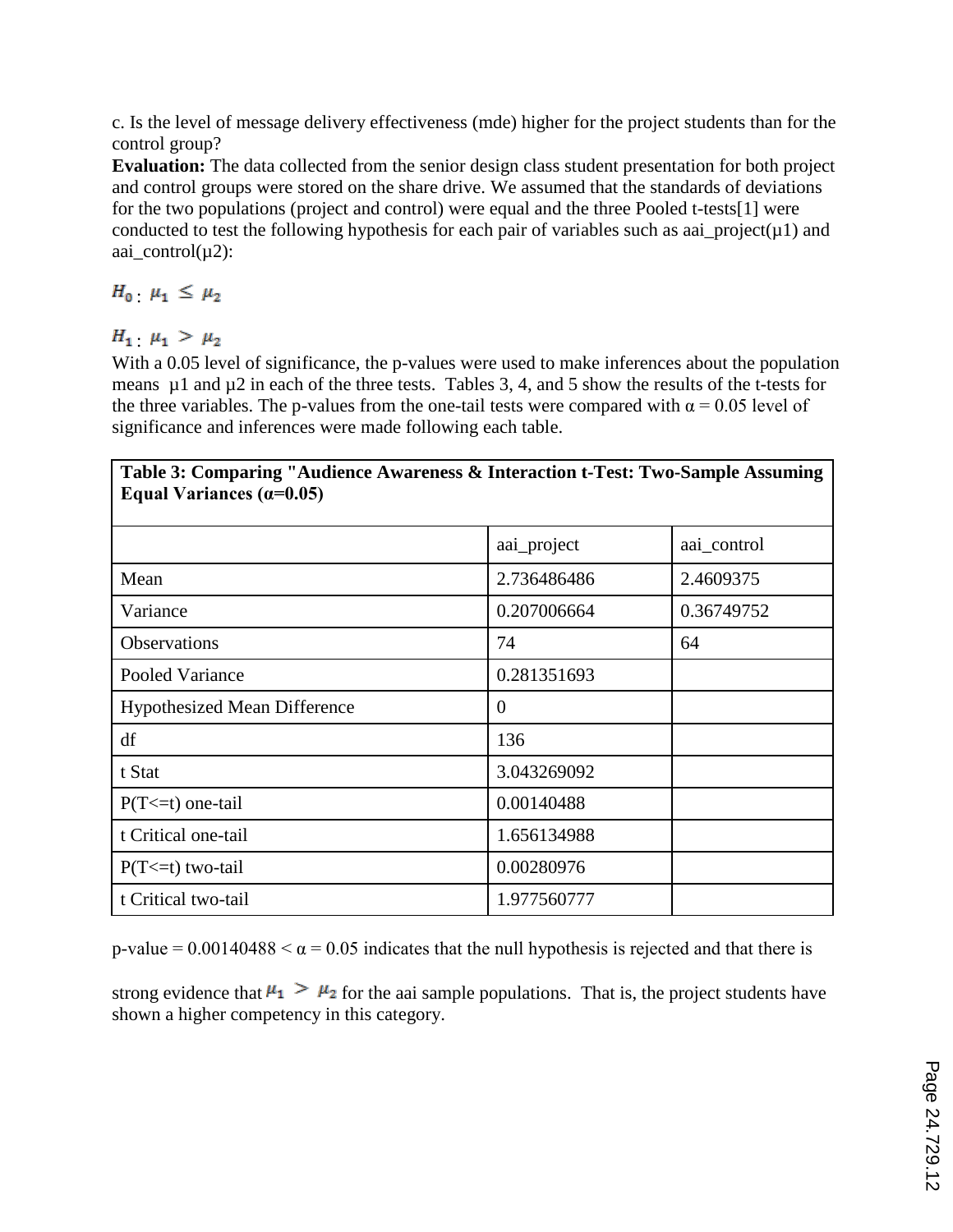|                                     | mcf_project | mcf_control |
|-------------------------------------|-------------|-------------|
| Mean                                | 2.700704225 | 2.450413223 |
| Variance                            | 0.220070423 | 0.289187328 |
| Observations                        | 142         | 121         |
| Pooled Variance                     | 0.25184831  |             |
| <b>Hypothesized Mean Difference</b> | $\theta$    |             |
| df                                  | 261         |             |
| t Stat                              | 4.031203291 |             |
| $P(T \le t)$ one-tail               | 3.64367E-05 |             |
| t Critical one-tail                 | 1.650712727 |             |
| $P(T \le t)$ two-tail               | 7.28734E-05 |             |
| t Critical two-tail                 | 1.969094724 |             |

**Table 4: Comparing "Message Coherence & Focus" t-Test: Two-Sample Assuming Equal**   $\sqrt{\text{Variances} (a=0.05)}$ 

p-value =  $3.64367E-05 < \alpha = 0.05$  indicates that the null hypothesis is rejected and that there is

strong evidence that  $\mu_1 > \mu_2$  for the mcf sample populations. That is, the project students have shown a higher competency in this category.

| Table 5: Comparing "Message Delivery Effectiveness" t-Test: Two-Sample Assuming<br>Equal Variances $(\alpha=0.05)$ |             |             |  |  |  |  |
|--------------------------------------------------------------------------------------------------------------------|-------------|-------------|--|--|--|--|
|                                                                                                                    | mde_project | mde_control |  |  |  |  |
| Mean                                                                                                               | 2.837837838 | 2.7265625   |  |  |  |  |
| Variance                                                                                                           | 0.124028138 | 0.229600694 |  |  |  |  |
| Observations                                                                                                       | 74          | 64          |  |  |  |  |
| Pooled Variance                                                                                                    | 0.172933072 |             |  |  |  |  |
| <b>Hypothesized Mean Difference</b>                                                                                | $\Omega$    |             |  |  |  |  |
| df                                                                                                                 | 136         |             |  |  |  |  |
| t Stat                                                                                                             | 1.567567305 |             |  |  |  |  |
| $P(T \le t)$ one-tail                                                                                              | 0.059652985 |             |  |  |  |  |
| t Critical one-tail                                                                                                | 1.656134988 |             |  |  |  |  |
| $P(T \le t)$ two-tail                                                                                              | 0.11930597  |             |  |  |  |  |
| t Critical two-tail                                                                                                | 1.977560777 |             |  |  |  |  |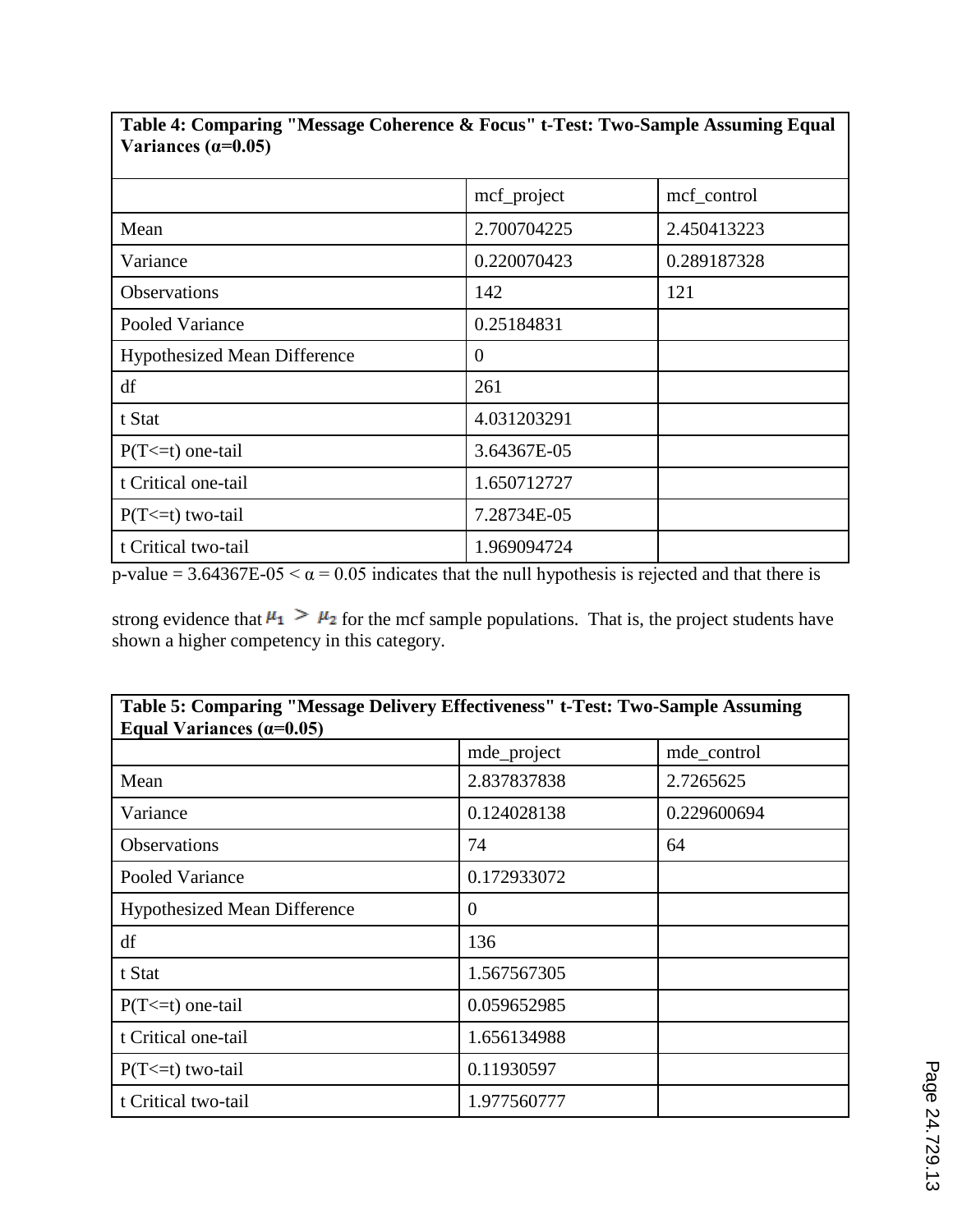p-value =  $0.059652985 > \alpha$  = 0.05 indicates that the null hypothesis cannot be rejected and that

there is no evidence that the alternate hypothesis  $\mu_1 > \mu_2$  is true for mde. That is, the project students have not shown a higher competency in this category.

#### **Discussion and Conclusions:**

What did we learn from this three-year study? The stated objective of the project was to test the hypothesis that student' speaking skills would improve with multiple opportunities for practice, reflection, and instructor feedback.Based on the data collected we found the following results:

- 1. There is strong evidence that the project students have developed a higher competency relative to audience awareness and interaction (aai).
- 2. There is strong evidence that the project students have developed a higher competency relative to message coherence and focus (mcf).
- 3. There is no evidence of higher competency of project students group over control group relative to message delivery effectiveness (mde).

The first and second findings support our hypothesis; however, the third finding does not. Even though the project students' scores on delivery reflect a slightly higher mean, the difference is statistically insignificant. After some discussion, we arrived at some possible reasons why this occurred.

Design presentations have been in place in ECE since 1978, when it was first implemented in senior design. In the mid 1990's the practice was integrated into sophomore and senior design. Because the practice has been in place in all three courses for almost 20 years, it has become institutionalized as a disciplinary genre in oral communication. Student familiarity with the expectations of the presentation—the team approach and the prescribed time limit of 20 minutes—may explain the minimal difference between project and control students' performances. In addition, when we examine all of the factors enumerated in the delivery criterion, we acknowledged that they are more explicit, compared to the other two criteria, and within the student's control:

- Voice is clear and audible
- Rarely reads from notes/slides
- Rarely uses filler words: "um," "uh," "like," "well," etc.
- Adheres to time limit of 20 minutes
- Effective pacing

In a discussion of the results, the sophomore design professor commented that "the rubric provided a priori feedback on delivery to all students." And even though we videotaped the students in each class, the poor audio quality in junior design impeded their ability to selfevaluate, thus which leveled the "delivery" playing field between the control and project students.

While it may seem that the delivery results would point to a failure in terms of the project's objective, we recognize that audience awareness and interaction, and message coherence and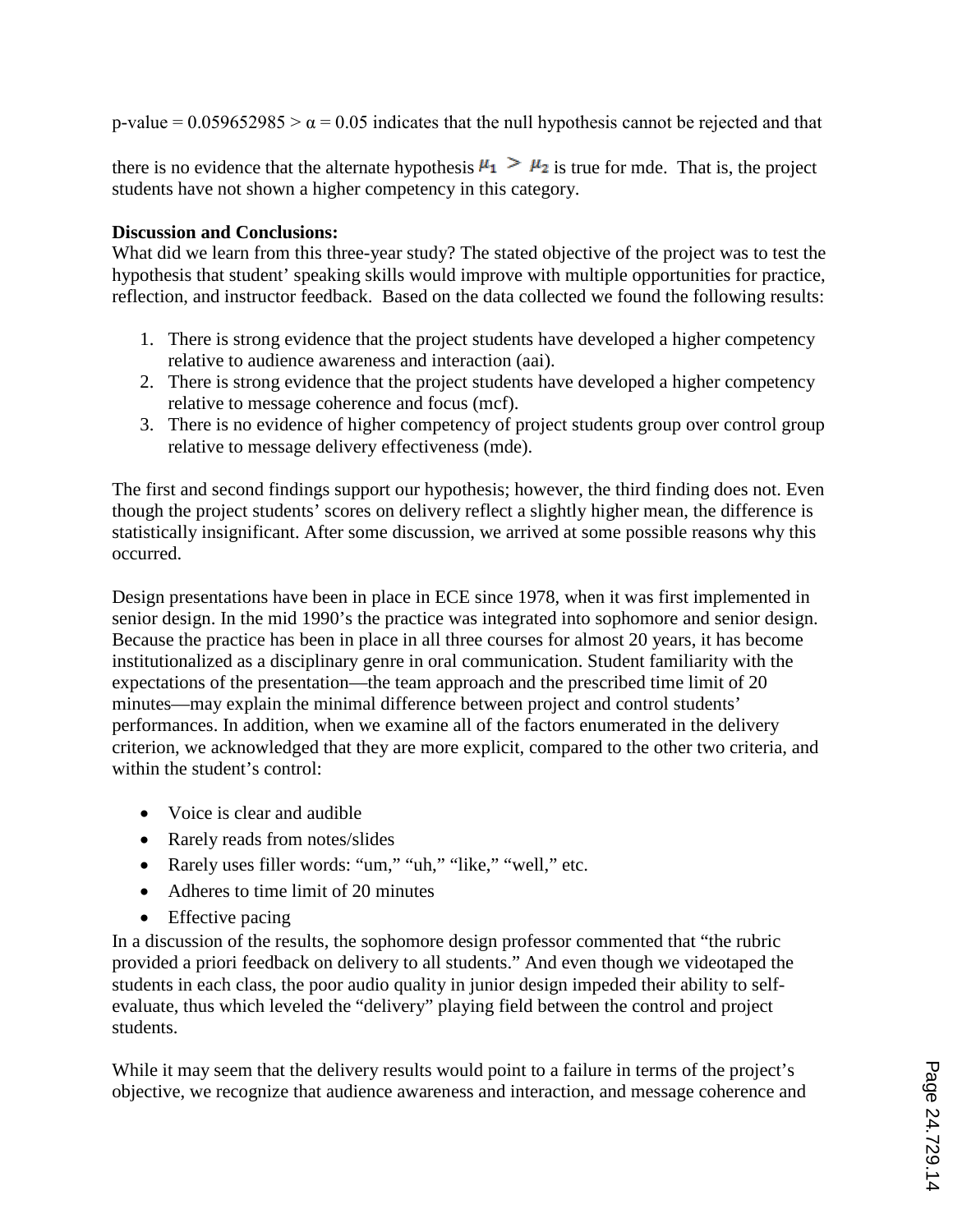focus, are sites where significant revision and negotiation of content, both oral and visual, occurred after students received evaluators' feedback. Anecdotally, project faculty observed improvements in project students' speaking skills from their first presentation to their third. And it is important to note that the students' reflective writing is the site where students express their metacognitive awareness of that revision and negotiation.

Overall, both project faculty and students recognized that oral presentations are iterative, and practices such as peer and faculty review have a positive impact on the quality of the group's presentation. In junior design the professor noted that the project students not only produced more thoughtful visuals, but that their presentations were "far more organized" and that they engaged the audience "in a far superior manner." The senior design professor reported that the control students recognized that their performances were weaker than project students. She also pointed out that she received several inquiries from control students asking for more feedback after the fact; because they observed that their peers' self-learning "was tremendous."

In terms of actionable data, the findings justify the need for providing students with multiple opportunities for feedback over the course of the three-year design sequence. The junior design professor reported that "prior to this process, I viewed the teaching of such 'soft skills as somewhat difficult and that the ability to master them was something that would come naturally to the more ambitious students who were driven to succeed. I now feel that such skills cannot be taught effectively without some mechanism for self-reflection."

Currently, we are drawing up plans to integrate scaffolded oral communication assignments, beginning with sophomore design. To link the project to professional workplace readiness, the design faculty has continued the current practice of asking a panel of local engineers to evaluate the students' final presentations in the senior design II class. The CAC Program has recently secured the assistance of an oral communication consultant from the Communication Studies department to focus on this work. And, on a broader level, the CAC Program will use the findings to assist other departments across campus that seek to improve their students' oral communication skills. As a team of academics, we look forward to doing the good work of arming our graduates with the skills they need to succeed as professionals, both in ECE and across our campus.

#### **References**

- 1. Darling, A. L. and Dannels, D.P. "Practicing Engineers Talk about the importance of talk: A report on the role of Oral Communication in the Workplace." *Communication Education*. 52.1, 2003, 1-16.
- 2. Vest, D., Long, M., and Anderson, T. "Electrical Engineer' Perceptions of Communication Training and Their Recommendations for Curricular Change: Results of a National Survey" *IEEE Transactions on Professional Communication*. Vol. 39, No. 1, March 1996.
- 3. Dannels, D. J. "Teaching and Learning Design Presentations in Engineering: Contradictions between Academic and Workplace Activity Systems." *Journal of Business and Technical Communication*. 17, 2003, 139-69.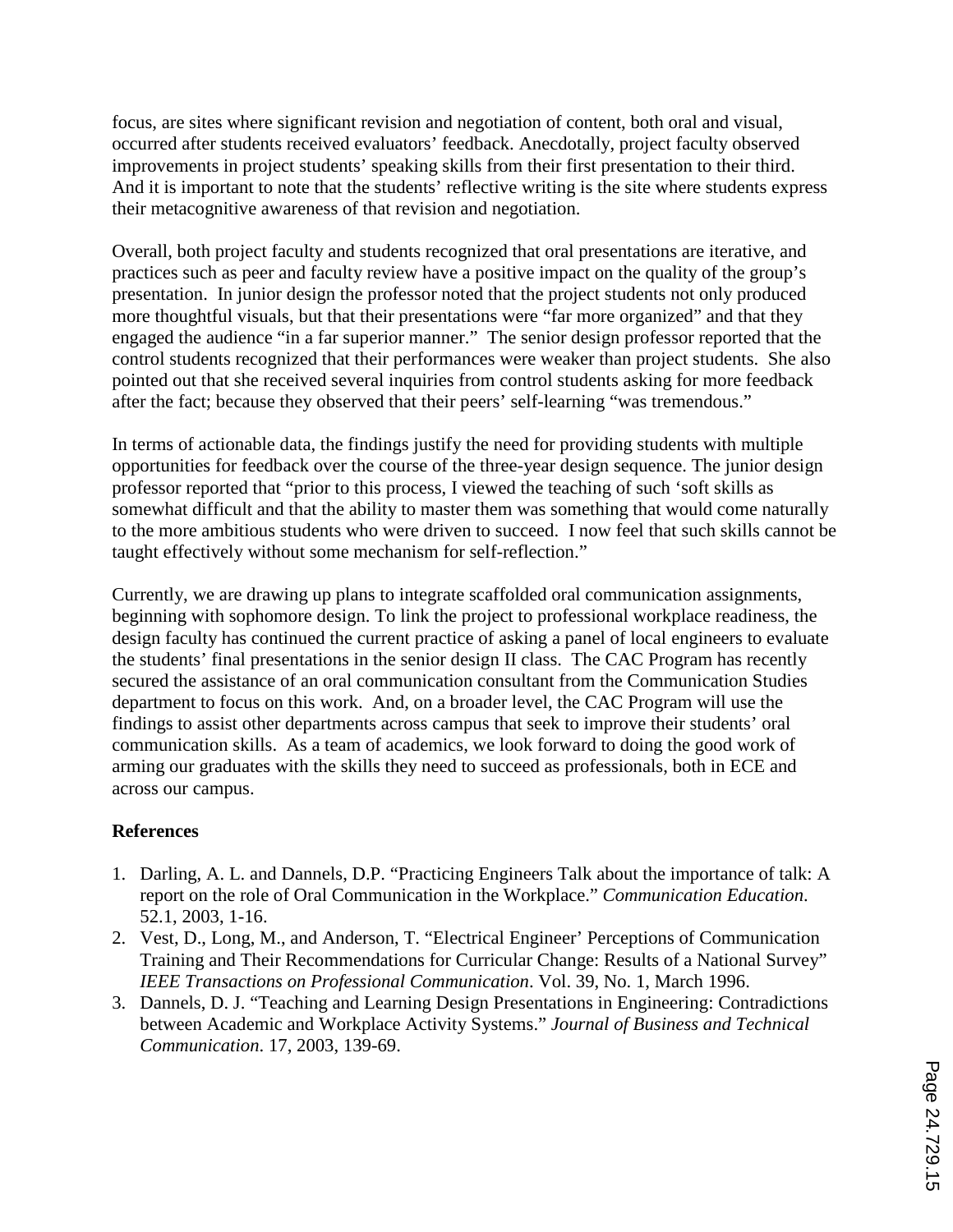- 4. University of North Carolina at Charlotte Scholarship of Teaching and Learning Grant Proposal. "A Study of the Effect of Instructor Feedback and Students' Written Reflections on the Oral Communication Skills of Electrical Engineering Students." October 2011.
- 5. Reddy, Y. M., and Andrade, H. "A review of rubric in higher education." *Assessment & Evaluation in Higher Education*. Vol. 35, No.4 July 2010, 435-448.
- 6. ABET: 2011-2012 Criteria for Accrediting Engineering Program. Retrieved 13 October 2011 www.abet.org .
- 7. Conrad, J.M., BouSaba, N., Hoch, D., Heybruck, W., Schmidt, P., and Sharer, D. "Assessing Senior Design Project Deliverables." *Proceedings of the 2009 ASEE Conference,* Austin, TX, June 2009.
- 8. Smith, J.B., and Yancey, K.B. *Self-assessment and development in writing: a collaborative inquiry.* Cresskill, N.J.: Hampton Press, 2000.
- 9. Case, J., and Gunstone, R.F. Approaches to learning in a second year chemical engineering course. *International Journal of Science Education*. 25(7), 2003, 801-819.
- 10. Case, J., and Marshall, D.. Between deep and surface: procedural approaches to learning in engineering education contexts. Studies in Higher Education. 29(5), 2004, 605-615.
- 11. Rosanna, R., Maytham, B., Case, J., and Fraser, D. "Engineering graduates' perceptions of how they were prepared for work Industry." *European Journal of Engineering Education*. Vol. 30, No.2, May 2005, 167-180.
- 12. Winsor, D. A. "Genre and Activity Systems: The Role of Documentation in Maintaining and Changing Engineering Activity Systems." Written Communication. 16, 1999, 200–224.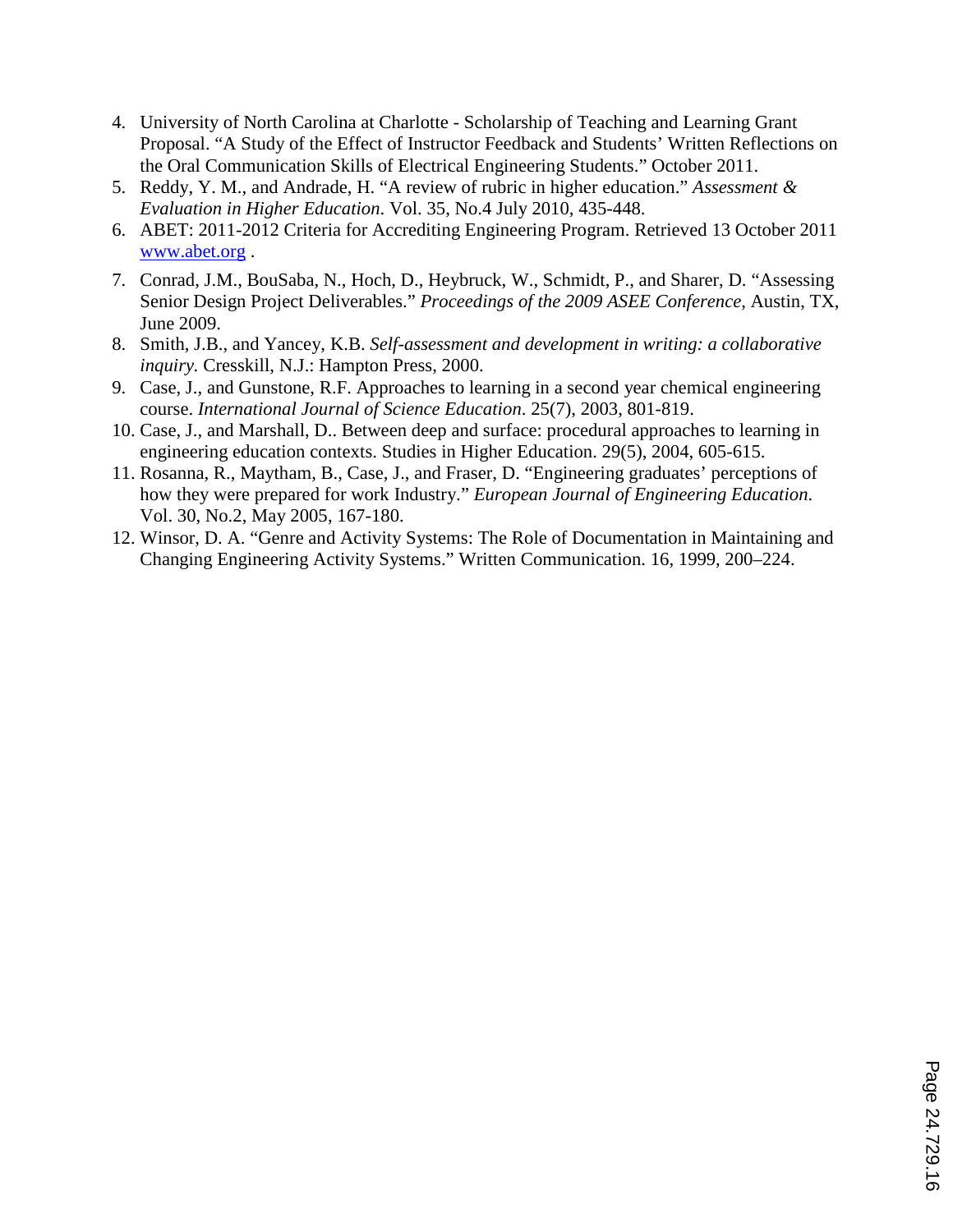#### **Appendix I**

#### Informed Consent for

#### *A Study of the Effect of Instructor Feedback and Students' Written Reflections on the Oral Communication Skills of Electrical Engineering Students*

#### Project Title and Purpose:

You are invited to participate in a research study entitled "A Study of the Effect of Instructor Feedback and Students' Written Reflections on the Oral Communication Skills of Electrical Engineering Students". The purpose of this study is to improve the oral communication skills of undergraduate electrical engineering students by providing multiple opportunities for practice and feedback. Oral communication skills combined with technical competence is essential for your professional development and it is the main ingredient for becoming successful engineers after graduation.

#### Investigator(s):

This study is being conducted by the Electrical Engineering professors Mehdi Miri, Nan BouSaba, Jim Conrad, and Robert Cox in collaboration with Jean Coco, the Acting Director of the Communication Across the Curriculum Program.

#### Description of Participation:

All students in this design class are required to give three oral presentations related to their design projects. If you choose to participate in the research project, your presentations will be videotaped. The recorded presentations will be posted on a secure share-drive accessible only by you and the project faculty. You will be asked to review your recorded presentations and reflect in writing on how you think you can improve your oral communication skills. All recorded presentations will be held confidential and will be deleted at the conclusion of the research project. Your participation in the research project is voluntary and will in no way effect your grade in this class. You will have the right to terminate your participation at any time during the project. I need 20 of you (about half of the class) to volunteer to participate as the project students and another 20 as the control group. You can volunteer for either of these two roles by signing the appropriate place at the bottom of this document and returning it to me. Please note that by volunteering to become a project student, you are giving your consent for your oral presentations to be videotaped and for your team-level rubric data to be used in the analysis phase of this research. By volunteering to become a control group student, you are giving your consent for your team-level rubric data to be used in the analysis phase of this research.

#### Length of Participation

Your participation in this project will continue in the junior design (ECGR3157) and senior design (ECGR3253 and ECGR3254) classes. The nature of your participation in these classes will be the same as in this sophomore design class (ECGR2252). If you decide to participate, you will be one of the 20 participants in this study. Your last oral presentation in the ECGR3254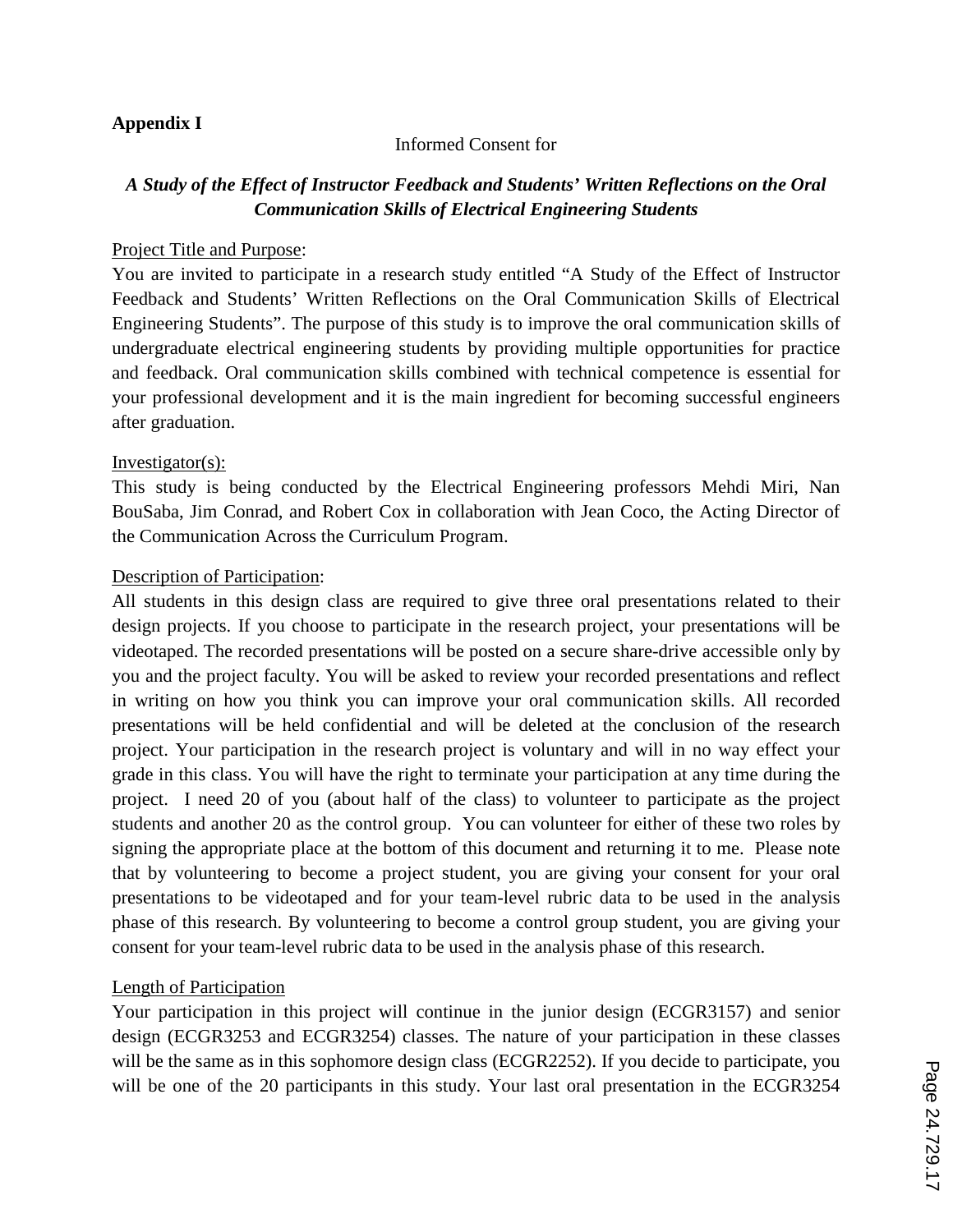class will be observed by a panel from local industry and their feedback will be provided to you for your benefit.

#### Risks and Benefits of Participation:

There are no risks to participation in this study. The benefit of participation in this study is that you will get constructive feedback from faculty and engineers from local industry to improve your oral communication skills.

#### Volunteer Statement:

You are a volunteer. The decision to participate in this study is completely up to you. If you decide to be in the study, you may stop at any time. You will not be treated any differently if you decide not to participate or if you stop once you have started.

#### Confidentiality versus Anonymity:

Any information about your participation, including your identity, is confidential. The following steps will be taken to ensure this confidentiality: All recorded presentations will be posted on a secure share-drive accessible only by you and the project faculty. The recordings will not be shown to anyone else and will be deleted at the conclusion of the spring 2014 ECGR3254 class.

In case the results of this study are published, the data collected by the oral presentation rubrics (see attached) shall be anonyms and will not contain any identifying information or any link back to you or your participation in this study.

Fair Treatment and Respect:

UNC Charlotte wants to make sure that you are treated in a fair and respectful manner. Contact the University's Research Compliance Office (704.687.3309) if you have any questions about how you are treated as a study participant. If you have any questions about the project, please contact Mehdi Miri (704-687-8416, miri@uncc.edu).

#### Participant Consent:

| <b>Project Participant Name (PLEASE PRINT)</b> | <b>Project Participant Signature</b>                                                   | <b>DATE</b> |
|------------------------------------------------|----------------------------------------------------------------------------------------|-------------|
|                                                | Control Group Participant Name (PLEASE PRINT) Control Group Participant Signature DATE |             |
|                                                |                                                                                        |             |

**Investigator Signature DATE**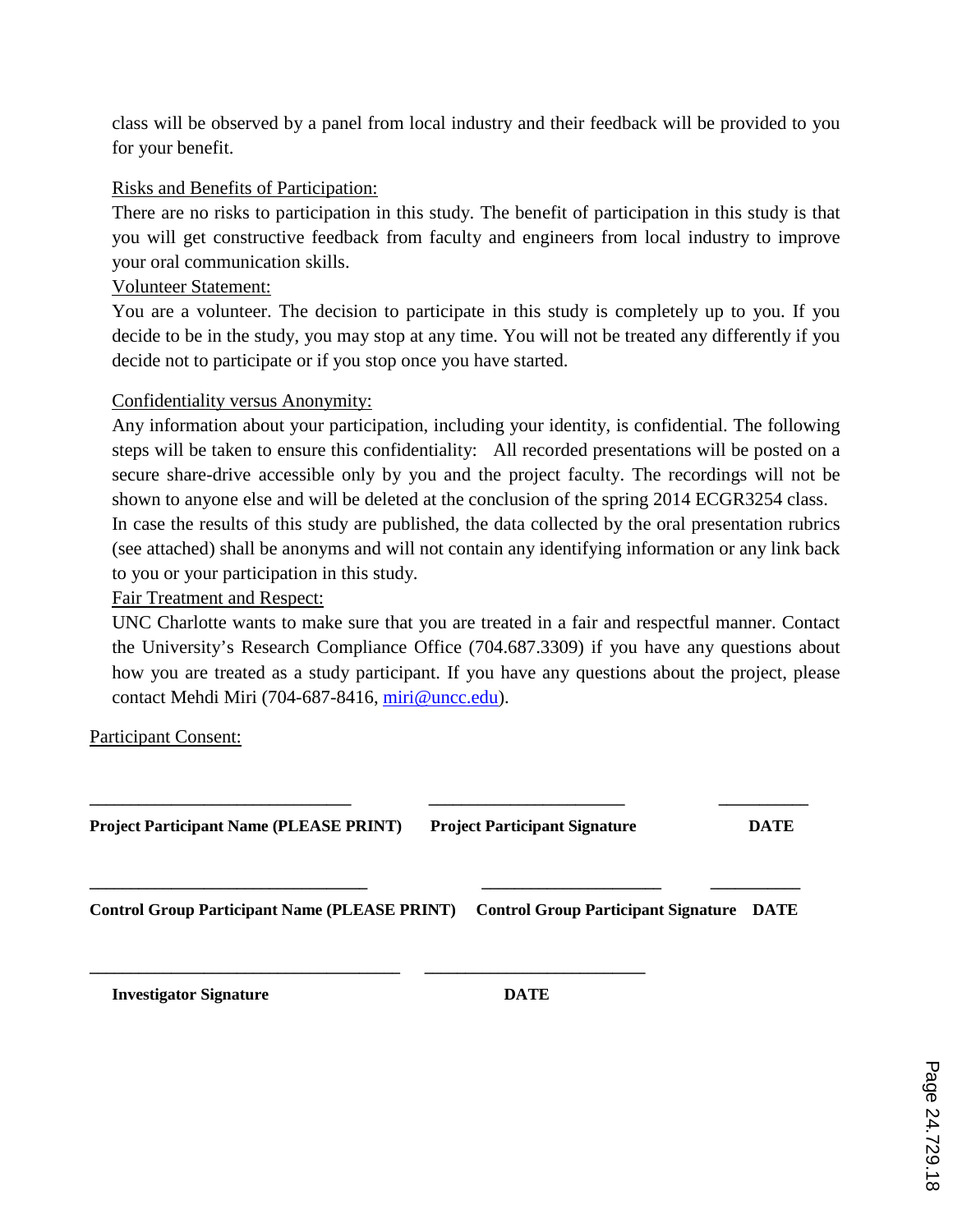# **APPENDIX II**

|      | ECGR 2252 "Electrical Engineering Design I" Team Roles - Spring 2012 |        |          |          |           |         |                            |                                |                                |
|------|----------------------------------------------------------------------|--------|----------|----------|-----------|---------|----------------------------|--------------------------------|--------------------------------|
| Team | <b>Name</b>                                                          | Leader | Recorder | Optimist | Pessimist | Analyst | Decision<br><b>Process</b> | Conflict<br><b>Resolution</b>  | Contact &<br><b>Avail Info</b> |
|      | Project student #1                                                   |        | ✔        |          |           |         |                            |                                |                                |
| 1    | Project student #2                                                   |        |          |          | ✓         |         |                            |                                |                                |
|      | Project student #3                                                   |        |          | ✓        |           |         |                            |                                | ✓                              |
|      | Project student #4                                                   | ✓      |          |          |           |         |                            |                                |                                |
|      | Project student #5                                                   |        |          | ✓        |           |         |                            |                                |                                |
|      | Project student #6                                                   |        |          |          |           | √       |                            | Communication                  |                                |
| 2    | Project student #7                                                   |        |          |          |           |         | 6                          |                                | ✓                              |
|      | Project student #8                                                   | ✓      |          |          |           |         |                            |                                |                                |
|      | Project student #9                                                   |        |          | ✓        |           |         |                            |                                | ✓                              |
| 3    | Project student #10                                                  |        |          |          | ✓         |         |                            | <b>Group Hearting &amp;</b>    |                                |
|      | Project student #11                                                  | ✔      |          |          |           |         | 6                          | <b>Consensus</b>               |                                |
|      | Project student #12                                                  |        | ✓        |          |           | ✓       |                            |                                | ✓                              |
|      | Project student #13                                                  | ✔      |          |          |           |         |                            |                                | ✔                              |
| 4    | Project student # 14                                                 |        | ✓        |          |           |         |                            | <b>Focus on</b>                | ✓                              |
|      | Project student #15                                                  |        |          | ✓        |           |         | 6                          | performance and<br>ideas       |                                |
|      | Project student #16                                                  |        |          |          |           |         |                            |                                |                                |
|      | Project student #17                                                  |        |          |          |           |         | 7                          | Communication<br>and mediation |                                |
| 5    | Project student #18                                                  |        |          | ✓        |           |         |                            |                                |                                |
|      | Project student #19                                                  | ✓      |          |          |           |         |                            |                                | ✓                              |
|      | Project student #20                                                  |        | ✓        |          |           |         |                            |                                |                                |
|      | Control student #1                                                   |        |          | ✓        |           |         |                            |                                |                                |
| 6    | Control student #2                                                   | ✓      |          |          |           |         |                            | Listen to each                 |                                |
|      | Control student #3                                                   |        | ✔        |          |           |         | 6                          | other and talk it<br>out       |                                |
|      | Control student #4                                                   |        |          |          |           | ✓       |                            |                                |                                |
|      | Control student #5                                                   | ✓      |          |          |           | ✓       |                            |                                |                                |
| 7    | Control student #6                                                   |        | ✓        |          |           |         |                            |                                |                                |
|      | Control student #7                                                   |        |          | ✓        |           |         |                            |                                |                                |
|      | Control student #8                                                   |        |          |          |           |         |                            |                                |                                |
|      | Control student #9                                                   |        | ✔        |          |           |         |                            |                                | ✔                              |
| 8    | Control student #10                                                  |        |          |          |           | ✓       | 7                          | communication<br>and consensus | ✓                              |
|      | Control student #11                                                  | ✓      |          | ✓        |           |         |                            |                                | ✓                              |
|      | Control student #12                                                  |        |          |          | ✓         |         |                            |                                |                                |
|      | Control student #13                                                  | ✓      | ✓        |          |           |         |                            |                                | ✓                              |
| 9    | Control student #14                                                  |        |          | ✓        |           |         |                            |                                | ✓                              |
|      | Control student #15                                                  |        |          |          |           | ✓       |                            |                                |                                |
|      | Control student #16                                                  |        |          | ✓        |           |         |                            |                                | ✓                              |
|      | Control student #17                                                  | ✓      |          |          |           |         |                            | Listen, and talk it            |                                |
| 10   | Control student #18                                                  |        | ✓        |          |           |         | 6                          | out                            | ✓                              |
|      | Control student #19                                                  |        |          |          | ✓         | ✓       |                            |                                |                                |
|      |                                                                      |        |          |          |           |         |                            |                                |                                |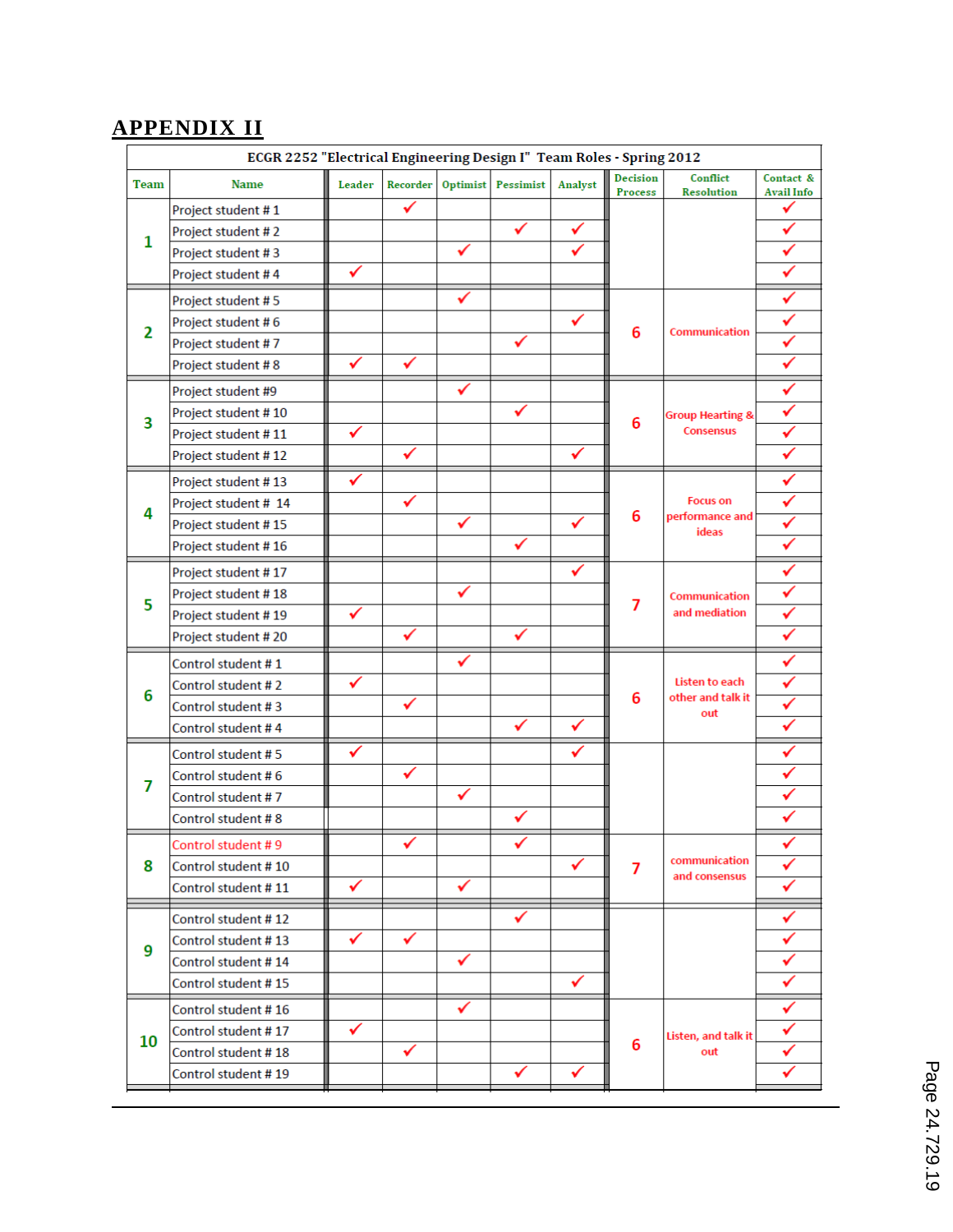# **APPENDIX III**

#### **Reflective Writing Prompts (Please write a one-page response per team in sophomore design, individually in Senior Design and upload to subfolder named "Self-Reflections")**

By reflecting on your presentation performance and by articulating that self-assessment of the performance, you can gain some understanding of where you are now as a presenter, what has challenged you in this mode, and what you have accomplished at this point. Thus, the purpose of responding to these reflective prompts is to describe that understanding and those accomplishments to your professor, and to provide a starting point that will document how your oral presentation skills develop over time with practice and feedback.

Read these questions before you view the video of your performance, and then take notes while you watch the video to gather evidence and detail to develop the reflective piece.

#### *AUDIENCE AWARENESS*

*How prepared were you to interpret information for the stated audience? What was challenging about this aspect of the presentation, especially the question and answer portion?*

*What did you notice about your group's interaction with the audience when you viewed the video? Review the Q&A portion of the presentation. Critique the responses given and suggest how they might be improved.* 

*How did the physical arrangement of the presentation impact the group's ability to interact with the audience? If there were barriers to communication, how might you address them?* 

## *DEVELOPMENT AND ORGANIZATION OF KNOWLEDGE*

*Consider the transitions from speaker-to-speaker in the video—how effective are they? How might they be improved?* 

*How did planning and developing the oral presentation and the accompany graphics help you deepen your understanding of the technical content or "new knowledge" you have gained? How was your performance impacted by your level of interest in the specific aspect you spoke about as a member of the team?* 

#### *DELIVERY*

*Make three or four directive statements recommending specific changes that the group/individual should make to improve the delivery component before the next presentation. What will you do to make those changes? What are your next steps?* 

*Write out at least two things that you think were particularly strong about the presentation. Back up your comments with specific examples from the video.*